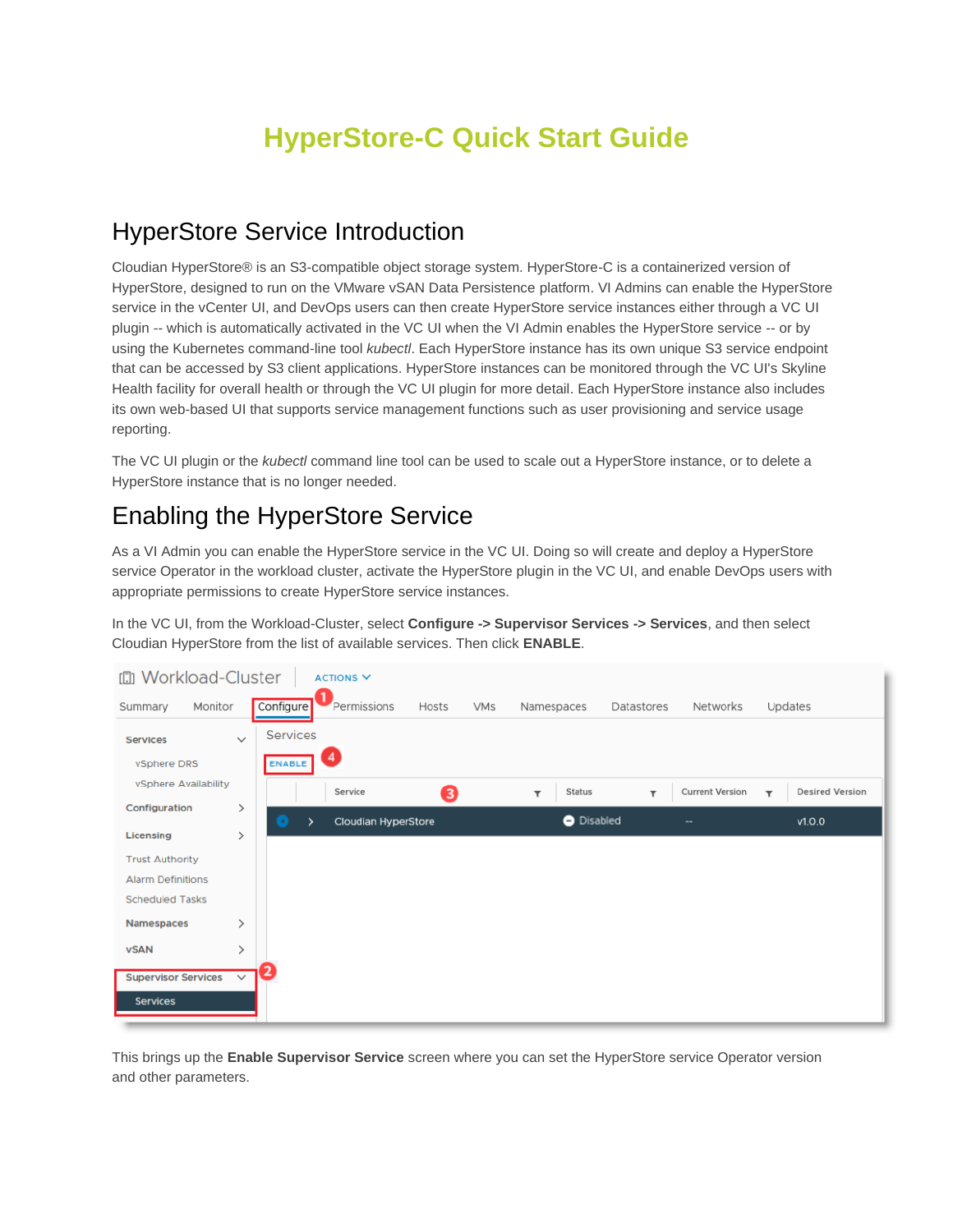| Enable Supervisor Service | General                          |                                                                                                                                                                        | $\times$       |
|---------------------------|----------------------------------|------------------------------------------------------------------------------------------------------------------------------------------------------------------------|----------------|
| 1 General                 | Version                          | $v1.0.0 \quad \vee$                                                                                                                                                    |                |
| 2 EULA                    |                                  | 1 For security reasons the following settings won't be available for reviewing or editing later in the<br>vSphere Client. For more information search the VMware Docs. | Learn more [2] |
|                           | Repository endpoint              |                                                                                                                                                                        |                |
|                           | Username                         |                                                                                                                                                                        |                |
|                           | Password                         |                                                                                                                                                                        |                |
|                           | Advanced settings (optional) (i) |                                                                                                                                                                        |                |
|                           | Key                              | Value                                                                                                                                                                  |                |
|                           | rebuildTImerEMM                  | 720                                                                                                                                                                    | $\circledast$  |
|                           | $\bigoplus$                      |                                                                                                                                                                        |                |
|                           |                                  |                                                                                                                                                                        |                |
|                           |                                  |                                                                                                                                                                        |                |
|                           |                                  | CANCEL                                                                                                                                                                 | NEXT           |

For the "Version" field, select "v1.0.0". If you want to use a custom Docker image repository in which the HyperStore-C images have been stored, set the "Repository endpoint", "Username", and "Password" parameters. This method is how an air-gapped installation can be done. If you do not specify a repository endpoint, then the default is to use *https://quay.io* as the registry from which to download the HyperStore-C images.

| <b>Parameter</b>    | <b>Description</b>                                                                                                                                                 |
|---------------------|--------------------------------------------------------------------------------------------------------------------------------------------------------------------|
| Repository endpoint | The IP address or hostname of the Docker image registry to use. If not set, the HyperStore-C<br>Docker images are downloaded from https://guay.io. Default: empty. |
| Username            | If the Repository endpoint is set, then this is the username to authenticate to that registry for<br>the Docker image downloads. Default: empty.                   |
| Password            | If the Repository endpoint is set, then this is the password to authenticate to that registry for<br>the Docker image downloads. Default: empty.                   |

Optionally, you can customize the following settings under the "Advanced settings" section, if you wish to use values different than the defaults:

| <b>Parameter</b> | <b>Description</b>                                                                                                                                                                                                                                                                                                          |
|------------------|-----------------------------------------------------------------------------------------------------------------------------------------------------------------------------------------------------------------------------------------------------------------------------------------------------------------------------|
| rebuildTimerEMM  | When a VI Admin enters a HyperStore host node into Maintenance Mode with "Ensure"<br>accessibility": If this much time passes and the node has still not exited from Maintenance<br>Mode, then the HyperStore Operator will attempt to rebuild the HyperStore Pod and PVCs on<br>another node. Default: 360. Unit: minutes. |
| rebuildTimerNode | When a HyperStore host node fails (becomes unresponsive to the rest of the cluster): If this<br>much time passes and the node has still not recovered, then the HyperStore Operator will<br>attempt to rebuild the HyperStore Pod and PVCs on another node. Default: 360. Unit:<br>minutes.                                 |
| rebuildTimerPVC  | When a PVC becomes inaccessible on a HyperStore host node: If this much time passes and                                                                                                                                                                                                                                     |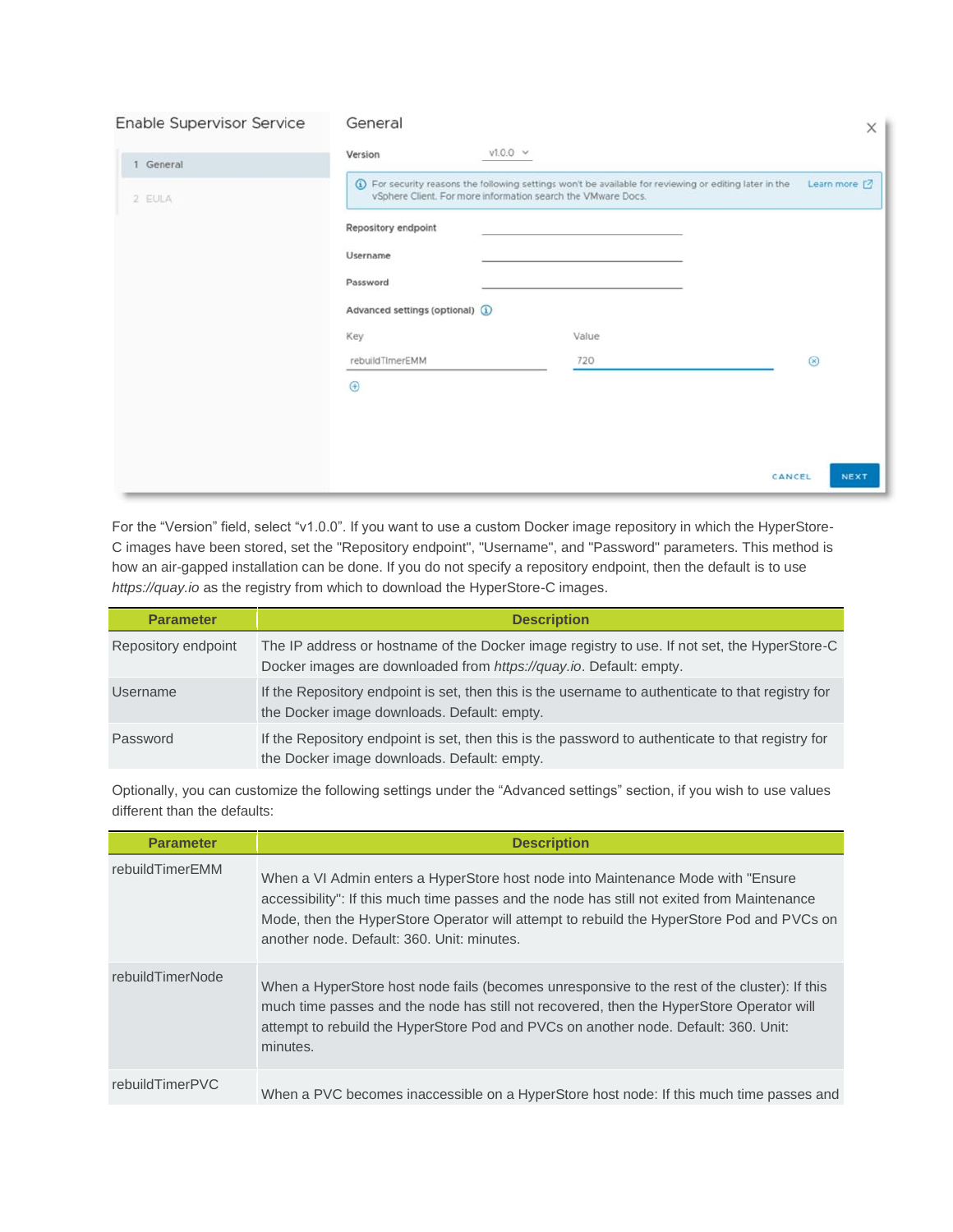| <b>Parameter</b> | <b>Description</b>                                                                                                                           |
|------------------|----------------------------------------------------------------------------------------------------------------------------------------------|
|                  | the PVC is still inaccessible, then the HyperStore Operator will attempt to rebuild the PVC on<br>the same node. Default: 60. Unit: minutes. |

When you're done editing settings, click **Next**. The Cloudian End-User License Agreement (EULA) URL is displayed. Click through the URL link and read the agreement carefully before selecting the checkbox to accept the terms of the license agreement. Then click **FINISH**.

| Enable Supervisor Service | <b>EULA</b>                                                  |        |             | $\times$      |
|---------------------------|--------------------------------------------------------------|--------|-------------|---------------|
| General<br>1.             | https://cloudian.com/disclosures/end-user-license-agreement/ |        |             |               |
| 2 EULA                    |                                                              |        |             |               |
|                           |                                                              |        |             |               |
|                           |                                                              |        |             |               |
|                           |                                                              |        |             |               |
|                           |                                                              |        |             |               |
|                           |                                                              |        |             |               |
|                           | □ I accept the terms and license agreement.                  |        |             |               |
|                           |                                                              | CANCEL | <b>BACK</b> | <b>FINISH</b> |

The HyperStore Service is now enabled. This creates a new namespace and starts a HyperStore Operator Pod and a VC UI plugin Pod in that namespace. In the screen shot below, in the left pane you can see the newly created namespace "hyperstore-domain-c[x]" and the Operator and UI plugin Pods.

| e<br>☺<br>闽<br>J)                    | 10 Workload-Cluster        |           | <b>ACTIONS</b>       |            |            |              |                  |              |                 |             |                 |
|--------------------------------------|----------------------------|-----------|----------------------|------------|------------|--------------|------------------|--------------|-----------------|-------------|-----------------|
| (8) 192.168.81.101                   | Monitor<br>Summary         | Configure | Permissions<br>Hosts | <b>VMs</b> | Namespaces | Datastores   | Networks         |              | Updates         |             |                 |
| ← (iii) Pacific-Datacenter           | Alarm Definitions          | Services  |                      |            |            |              |                  |              |                 |             |                 |
| V III) Workload-Cluster              | <b>Scheduled Tasks</b>     |           |                      |            |            |              |                  |              |                 |             |                 |
| 192.168.81.102 (Maintenance Mode)    | Namespaces<br>$\checkmark$ |           |                      |            |            |              |                  |              |                 |             |                 |
| □ 192.168.81.103                     | General                    |           | Service              |            |            | $\mathbf{v}$ | <b>Status</b>    | $\mathbf{v}$ | Current Version | $\mathbf w$ | Desired Version |
| □ 192.168.81.104                     | Network                    | $\circ$   | Cloudian HyperStore  |            |            |              | <b>B</b> Enabled |              | V1.0.0          |             | V1.0.0          |
| □ 192.168.81.105<br>□ 192.168.81.196 | Storage                    |           |                      |            |            |              |                  |              |                 |             |                 |
| □ 192.168.81.197                     | Certificates               |           |                      |            |            |              |                  |              |                 |             |                 |
| $\vee$ $\oslash$ Namespaces          | Image Registry             |           |                      |            |            |              |                  |              |                 |             |                 |
| $\vee$ (iii) hyperstore-domain-c8    | Cloudian HyperS v          |           |                      |            |            |              |                  |              |                 |             |                 |
| 时 hyperstore-operator-5dcdb58.       | Overview                   |           |                      |            |            |              |                  |              |                 |             |                 |
| 图 hyperstore-vcuiplugin-5c5d7d       | vSAN<br>$\checkmark$       |           |                      |            |            |              |                  |              |                 |             |                 |
| gy supervisor control rianevivi (i)  |                            |           |                      |            |            |              |                  |              |                 |             |                 |
| 凡 SupervisorControlPlaneVM (2)       | Services                   |           |                      |            |            |              |                  |              |                 |             |                 |
| 品 SupervisorControlPlaneVM (3)       | Disk Management            |           |                      |            |            |              |                  |              |                 |             |                 |
|                                      | Fault Domains              |           |                      |            |            |              |                  |              |                 |             |                 |
|                                      | Datastore Sharing          |           |                      |            |            |              |                  |              |                 |             |                 |
|                                      | Supervisor Servi v         |           |                      |            |            |              |                  |              |                 |             |                 |
|                                      | <b>Services</b>            |           |                      |            |            |              |                  |              |                 |             |                 |

Also when the HyperStore Service is enabled, custom Storage Classes for HyperStore are created and available for namespaces to use.

**Note** If you later want to disable the HyperStore Service: From the Workload-Cluster, select **Configure -> Supervisor Services -> Services**, and then select Cloudian HyperStore from the services list. Then click **DISABLE**.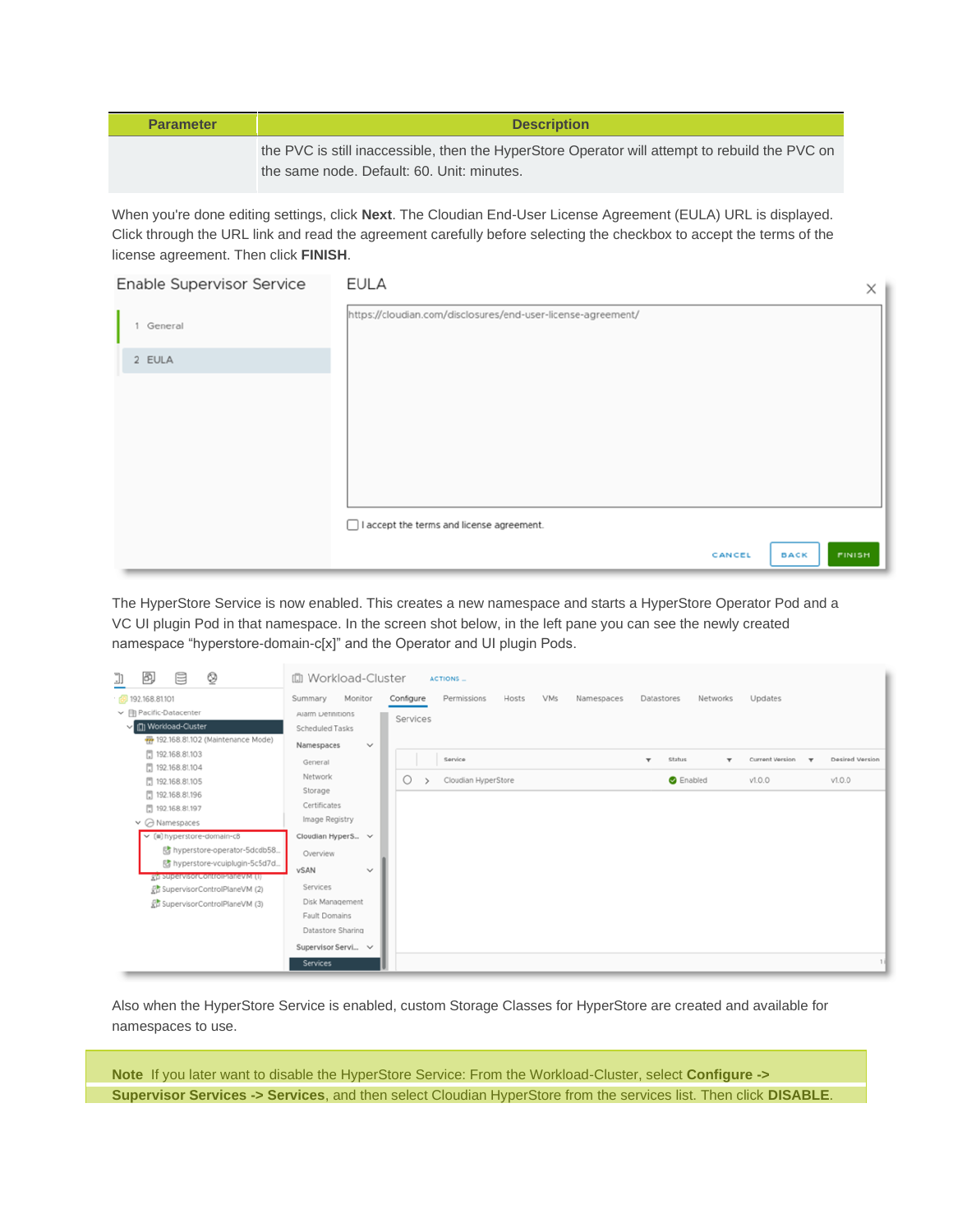This will delete all HyperStore instances including all stored data, all related resources such as Pods and PVCs, and the namespace created for the HyperStore Operator and UI Plugin.

#### Setting up Namespaces for HyperStore Instance Creation

After enabling the HyperStore Service, for each namespace in which you want to allow the creation of HyperStore instances do the following:

- Enable these storage policies:
	- o vSAN Default Storage Policy
	- o hyperstore-vsan-direct-thick (if vSAN-Direct disks have been claimed in the cluster)
	- o hyperstore-vsan-sna-thick

**Note** The latter two policies become available to namespaces when you enable the HyperStore Service.

• Grant edit permissions for the namespace to users who you want to be able to create HyperStore instances. Only users with edit permissions on the namespace will be allowed to create a HyperStore instance in the namespace.

## Creating a HyperStore Instance

In the current version of HyperStore-C, **the recommended way to create a new HyperStore instance is by using**  *kubectl*. Although it is possible to create a HyperStore instance by using the VC UI plugin, the UI plugin method currently has the significant limitation that the HyperStore instance's domain will automatically be set to *example.com* and cannot be customized. As a consequence of the UI plugin's lack of support for creating a unique domain per HyperStore instance (and thus a unique S3 service endpoint per instance), in the entire Kubernetes workload cluster only **one** HyperStore instance created through the VC UI plugin can be used for S3 storage services, and that one instance must use *example.com* as its domain.

By contrast, when you create a HyperStore instance by using *kubectl* you can set a unique customized domain for the instance. In this way, each HyperStore instance created by using *kubectl* can have its own unique S3 service endpoint, and multiple HyperStore instances can deliver separate S3 storage services within the workload cluster. There can even be multiple HyperStore instances within the same namespace -- each with its own unique S3 service endpoint.

### Using *kubectl* to Create a HyperStore Instance

To use *kubetcl* to create a new HyperStore instance:

1. Create a YAML-formatted Custom Resource (CR) manifest file that specifies the desired attributes of the HyperStore instance. Below is an example HyperStore CR manifest file, with the customizable attribute values highlighted in bold. For description of the customizable attributes, see the table further below.

```
apiVersion: hs.cloudian.com/v1alpha1
kind: Hyperstore
metadata:
   name: hs 
   namespace: ns1
```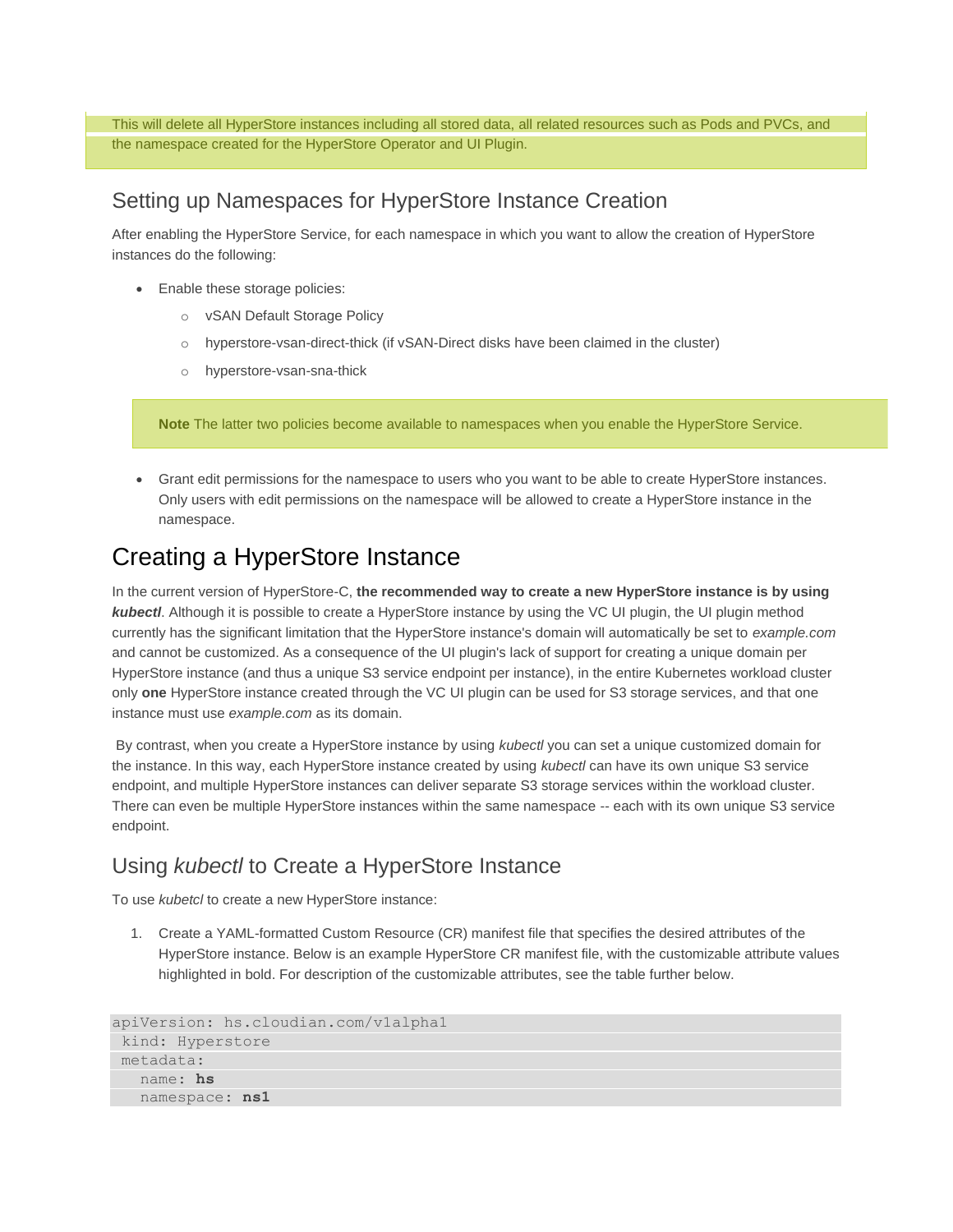```
spec:
   cpuRequire: "2" 
   memoryRequire: "16Gi" 
   nodes: 3 
   metadataVolumeSize: "30Gi" 
   totalStorageSize: "60Gi" 
   pvcsize: "10Gi" 
   metadataStorageClassName: "vsan-default-storage-policy" 
    objectDataStorageClassName: "hyperstore-vsan-sna-thick" 
   topDomain: "hs.ns1.enterprise.com"
```
2. Use *kubectl apply* to create the HyperStore instance in the cluster:

#### # kubectl apply -f <YAML filename>

The table below describes the attributes that are customizable when you create a HyperStore CR manifest file.

| <b>Attribute</b>   | <b>Description</b>                                                                                                                                                                                                                                                                                                     |
|--------------------|------------------------------------------------------------------------------------------------------------------------------------------------------------------------------------------------------------------------------------------------------------------------------------------------------------------------|
| name               | Name of this HyperStore instance. This will be the prefix of the HyperStore Pod names. For<br>example if you specify "hs" as the name, a StatefulSet of Pods will be created named "hs-0",<br>"hs-1", and so on. The name must be unique within the namespace.                                                         |
| namespace          | The namespace in which to create the HyperStore instance. The namespace must have<br>already been created and configured with Storage Classes. You must have edit permission<br>on this namespace.                                                                                                                     |
| cpuRequire         | Used for the "resources.limits" and "resources.requests" spec of CPU for each HyperStore<br>Pod. For example the value of "2" will provision 2 CPUs. In the vSphere case, this will be 2<br>CPU physical cores, not vCPUs. For production workloads, a minimum of 8 CPUs is<br>recommended. Range: [1, 32], default 2. |
| memoryRequire      | Used for the "resources.limits" and "resources.requests" spec of Memory for each<br>HyperStore Pod. For example the value of "16" will provision 16 Gigabytes of memory per<br>Pod. For production workloads, a minimum of 64 GiB is recommended. Range: [12, 128],<br>default 16. Unit: Gigabytes.                    |
| nodes              | The number of Nodes to use for HyperStore Pods in the instance. Each Pod is assigned to a<br>unique physical ESXi node in the cluster. Number of nodes can never exceed the physical<br>number of nodes in the VC cluster.                                                                                             |
|                    | Note This is distinct from the number of object data replicas, which is determined by the                                                                                                                                                                                                                              |
|                    | HyperStore storage policy. By default for a HyperStore instance with 3, 4, or 5 nodes an RF3                                                                                                                                                                                                                           |
|                    | storage policy (replication factor $= 3$ ) is automatically created. For a HyperStore instance with                                                                                                                                                                                                                    |
|                    | 6 or more nodes, a 4+2 erasure coding storage policy and an RF3 storage policy are                                                                                                                                                                                                                                     |
|                    | automatically created. For more information on HyperStore storage policies (including how to                                                                                                                                                                                                                           |
|                    | create additional storage policies for an instance after you've created the instance), see                                                                                                                                                                                                                             |
|                    | "Getting Started with a HyperStore Instance".                                                                                                                                                                                                                                                                          |
|                    |                                                                                                                                                                                                                                                                                                                        |
| metadataVolumeSize | The volume size on a single disk to use for object metadata. The recommended metadata                                                                                                                                                                                                                                  |
|                    | volume size is related to the number of objects that you expect to be stored: at least 1 GiB                                                                                                                                                                                                                           |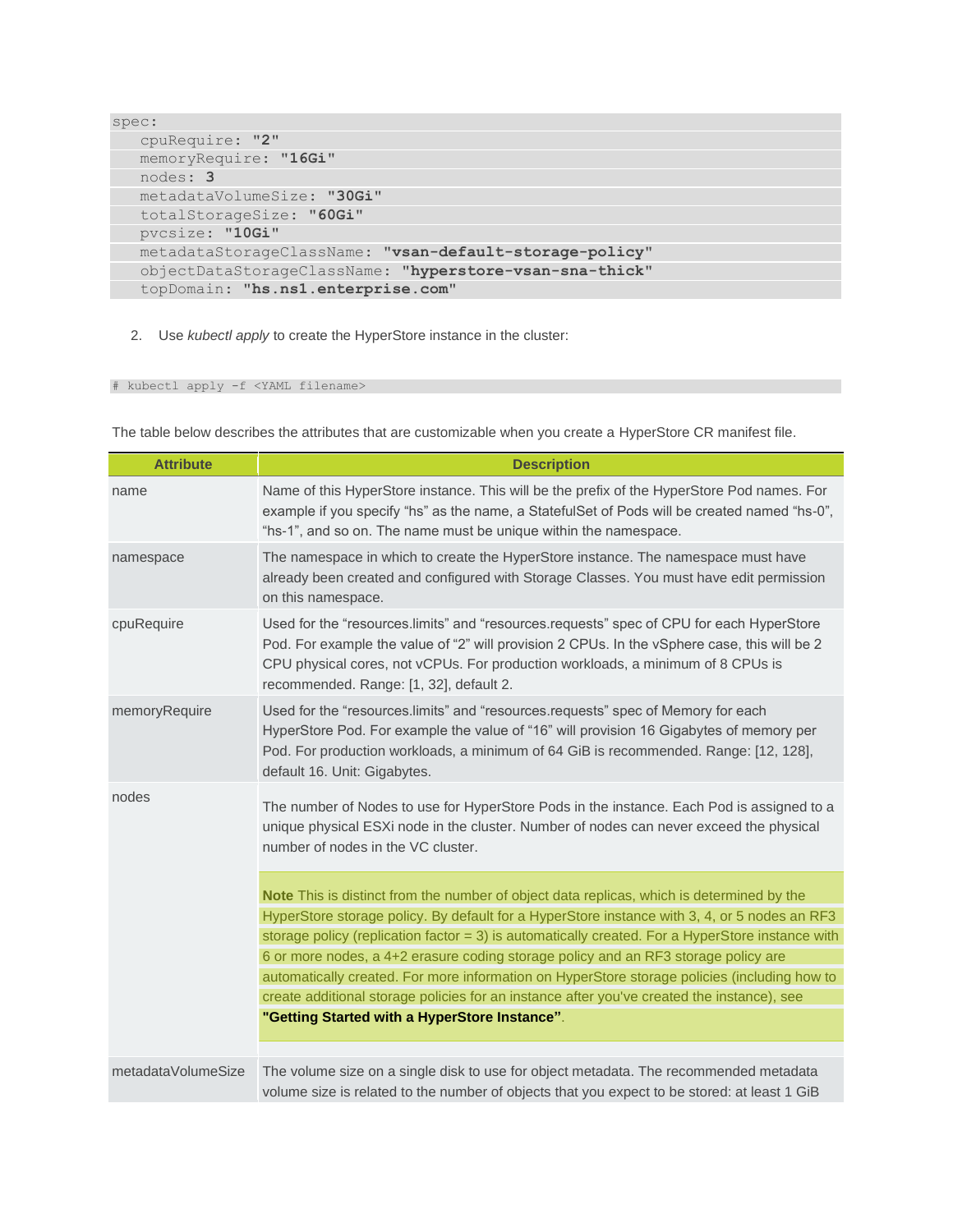| <b>Attribute</b>               | <b>Description</b>                                                                                                                                                                                                                                                                                                                                                                                                                                                                                                                                                                                                                       |
|--------------------------------|------------------------------------------------------------------------------------------------------------------------------------------------------------------------------------------------------------------------------------------------------------------------------------------------------------------------------------------------------------------------------------------------------------------------------------------------------------------------------------------------------------------------------------------------------------------------------------------------------------------------------------------|
|                                | per 1 million objects stored. Default value is 30Gi. Unit: Gigabytes.                                                                                                                                                                                                                                                                                                                                                                                                                                                                                                                                                                    |
| totalStorageSize               | The total amount of raw storage capacity of object data required for the instance as a whole.<br>Default: 100Gi. Unit: Gigabytes.                                                                                                                                                                                                                                                                                                                                                                                                                                                                                                        |
|                                | Note The actual or "net" object storage capacity is a fraction of the raw storage capacity,<br>depending on the HyperStore storage policy used. For example, if RF3 (replicas=3) is used,<br>then the raw storage is divided by 3 and assuming spare overhead of 20%, then a raw<br>capacity of 100 GiB is 26.7 GiB of actual object capacity (100 GiB minus 20% overhead = $80$<br>GiB, divided by $3 = 26.7$ GiB).                                                                                                                                                                                                                     |
| pvcsize                        | The volume size on a single disk to use for object data. This must not exceed the size of<br>disks available to the HyperStore nodes. Default value is 10Gi. Unit: Gigabytes.                                                                                                                                                                                                                                                                                                                                                                                                                                                            |
|                                | Note Each node will have the same number of PVCs of this size, and enough PVCs of this<br>size will be created per HyperStore node so that your specified total object data storage size<br>for the instance as a whole is met or exceeded. For example, if you specify a 3-node cluster<br>with total object storage size of 100GiB and object data volume size of 30GiB, then two<br>30GiB PVCs will be created per node for a total of 180GiB raw storage space for the instance<br>as a whole (since creating just one 30GiB PVC on each of the three nodes would not suffice<br>to meet your 100GiB total raw storage requirement). |
| metadataStorageClas<br>sName   | The storage class to use for object metadata. The available options are from the selected<br>namespace's configured storage classes. The recommended value is "vsan-default-storage-<br>policy".                                                                                                                                                                                                                                                                                                                                                                                                                                         |
| objectDataStorageCla<br>ssName | The storage class to use for object data. The available options are from the namespace's<br>configured storage classes.                                                                                                                                                                                                                                                                                                                                                                                                                                                                                                                  |
| topDomain                      | The fully qualified domain name (FQDN) to assign to this HyperStore instance. This will<br>become part of the instance's S3 service endpoint, and must be unique for each<br>HyperStore instance in the Kubernetes workload cluster (so that each HyperStore<br>instance has a unique S3 service endpoint). To ensure uniqueness, the recommended<br>format for the topDomain value is:                                                                                                                                                                                                                                                  |
|                                | <hyperstore instance="" name="">.<namespace>.<organization domain=""></organization></namespace></hyperstore>                                                                                                                                                                                                                                                                                                                                                                                                                                                                                                                            |
|                                | For example:                                                                                                                                                                                                                                                                                                                                                                                                                                                                                                                                                                                                                             |
|                                | hs.ns1.enterprise.com                                                                                                                                                                                                                                                                                                                                                                                                                                                                                                                                                                                                                    |
|                                | Note After you've created a HyperStore instance, additional steps are required to facilitate<br>access to the instance's S3 service endpoint from third party S3 applications, as described in<br>"S3 Service Access Using a Third Party S3 Client Application".                                                                                                                                                                                                                                                                                                                                                                         |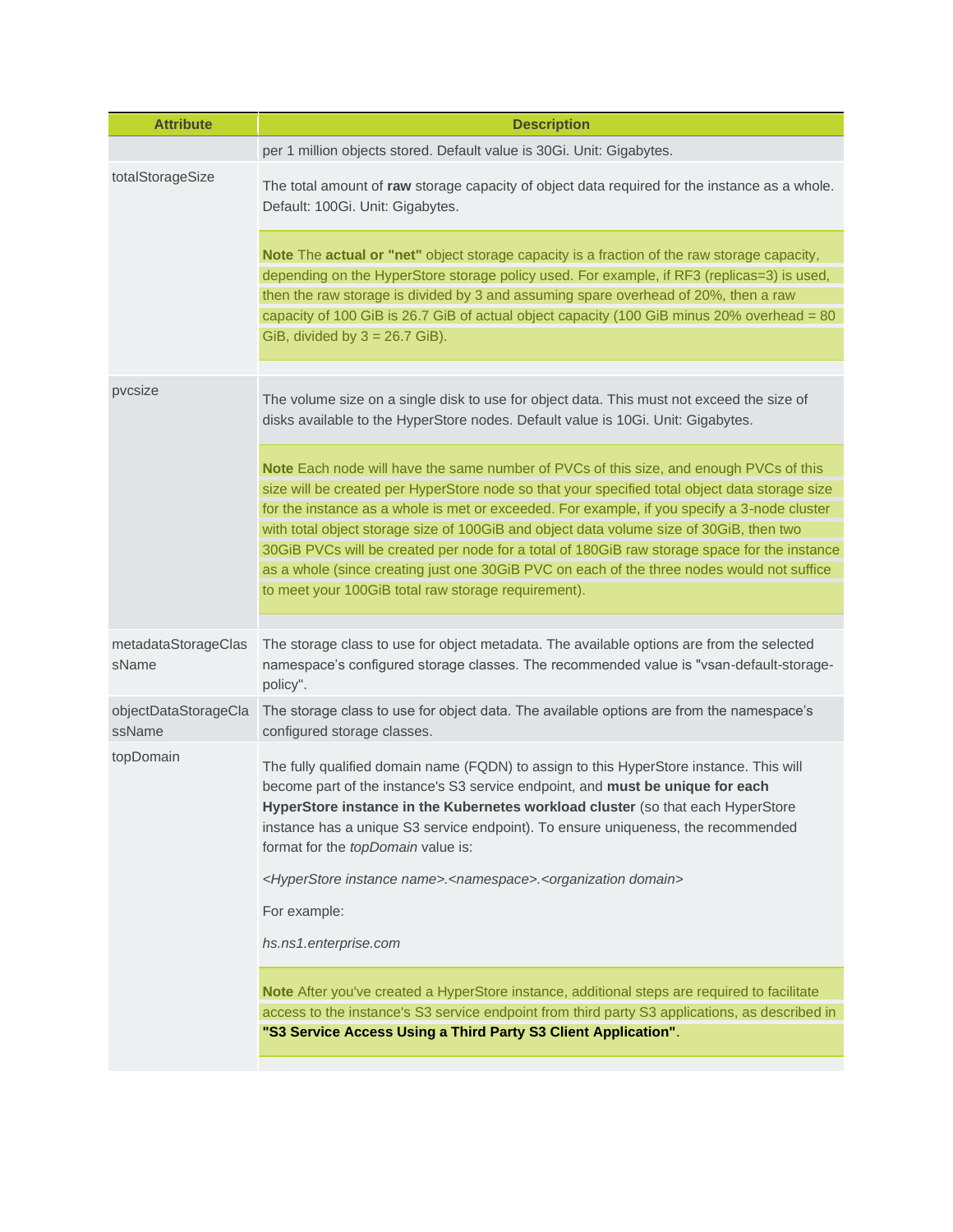After creating the new HyperStore instance with *kubectl apply*, you can monitor the initialization of the instance in the VC UI: from the Workload-Cluster, select **Configure -> Cloudian HyperStore -> Overview**. When the instance is up and ready, a green check-mark displays in the "Health" column.

| Instance name | Namespace | Health | Storage policy                                                                  | Volume |  |
|---------------|-----------|--------|---------------------------------------------------------------------------------|--------|--|
| hs-test       | cloudian  |        | metadata: cloudian-vsan-direct-thick<br>object data: cloudian-vsan-direct-thick | $0\%$  |  |

### Using the VC UI to Create a HyperStore Instance

For the reason described in the introduction to **"Creating a HyperStore Instance"**, the recommended method for creating a new HyperStore instance is to use *kubectl*, not the VC UI. However if you wish you can have one UIcreated HyperStore instance running and provising S3 services in the workload cluster, and that instance's top domain will be fixed to *example.com* (and cannot be modified). In that scenario, when you set up access to the instance's S3 service (as described in **"S3 Service Access"** ), you will specify *example.com* as the instance's top domain value.

To use the VC UI to create a HyperStore instance, from the Workload-Cluster select **Configure -> Cloudian HyperStore -> Overview** and then click **NEW INSTANCE**. Complete all the fields and then click OK. For setting descriptions see the table in **"Using kubectl to Create a HyperStore Instance"**. You will not be able to set a *topDomain* value through the UI -- instead the *topDomain* defaults to *example.com* and you cannot change this at creation instance time or afterwards.

**Note** In the new instance UI, "Object data volume size" corresponds to "pvcsize" from the CR attribute table.

## Getting Started with a HyperStore Instance

This section covers the following topics:

- **"HyperStore Management Tools and Documentation"**
- **"Updating Your HyperStore License"**
- **"Editing Or Adding Storage Policies"**
- **"Adding HyperStore S3 Service Users"**
- **"S3 Service Access"**
- **"IAM Service Access"**
- **"HyperStore-C Limitations"**

### HyperStore Management Tools and Documentation

Comprehensive HyperStore product documentation is available to you in two formats:

• **HyperStore Administrator's Guide (PDF)**. Use *kubectl exec* to enter your HyperStore pod that has the suffix "*-0*" in its name, and then go to the */opt/cloudian-staging/7.2.1/doc/HyperStorePDFManuals* directory. For example with a HyperStore pod named *hs-0*in namespace *ns1*: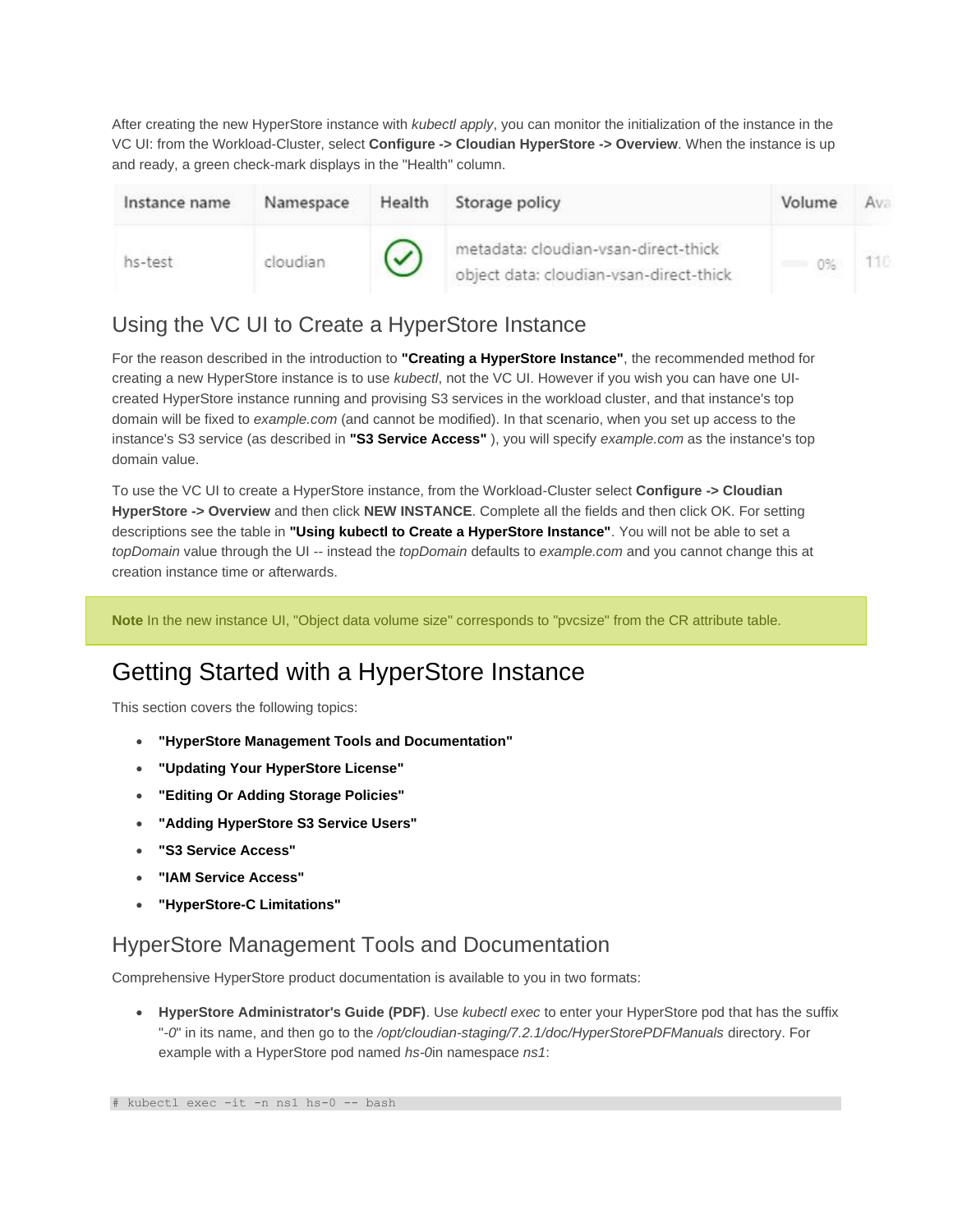#### [root@hs-0 /]# cd /opt/cloudian-staging/7.2.1/doc/HyperStorePDFManuals

Or, to copy the HyperStore PDF manuals from the pod to your local directory:

# kubectl cp <namespace>/<podname>:/opt/cloudian-staging/7.2.1/doc/HyperStorePDFManuals ./

In the manuals directory, only the *HyperStoreAdminGuide\_v-7.2.1.pdf* document is applicable to HyperStore-C.

• **HyperStore Help (HTML)**. After logging in to the Cloudian Management Console (as described below), in the upper right of the interface click **Help**.

The HyperStore Administrator's Guide and the HyperStore Help have the exact same content and use the exact same section numbering. So for example section 4.2.1 in the Admin Guide has the same content as section 4.2.1 of the Help.

HyperStore provides the following management tools and interfaces:

| <b>Tool or Interface</b>                                                        | <b>Description</b>                                                                                                                                                                                                                                                                                                                                          |
|---------------------------------------------------------------------------------|-------------------------------------------------------------------------------------------------------------------------------------------------------------------------------------------------------------------------------------------------------------------------------------------------------------------------------------------------------------|
| <b>Cloudian Management</b><br>Console (CMC)<br>(web-based GUI)                  | The CMC is the main way through which you will manage your HyperStore instance.<br>It supports a range of tasks including cluster monitoring, node operations, user<br>provisioning, and usage reporting. It also includes a built-in S3 client UI that can be<br>used to perform basic S3 operations such as creating a bucket and uploading an<br>object. |
|                                                                                 | To access the CMC, first find the CMC service's external IP address by using<br>kubectl get svc -n <namespace>. For example if your HyperStore instance is in<br/>namespace "ns2":</namespace>                                                                                                                                                              |
|                                                                                 | kubectl get svc —n ns2<br>CLUSTER-IP<br>NAME<br>TYPE<br>EXTERNAL-IP<br>PORT (S)<br>ClusterIP<br>(none)<br>None<br><none><br/>hs-admin<br/>ClusterIP<br/>(nnne)<br/>10.96.0.183<br/>1 8 0 8 1<br/>10.50.48.67<br/>LoadBalancer<br/>10.96.0.132<br/>hs—cmc<br/>ClusterIP<br/>10.96.0.205<br/>hs=s3<br/>80/ТСР.<br/><b>Knone</b></none>                        |
|                                                                                 | Then use a browser to go to https:// <external-ip>:8443. The default System<br/>Administrator username is "admin" and the default password is "public". After logging<br/>in you can change the password, under the Admin user menu in the upper right of<br/>the GUI.</external-ip>                                                                        |
|                                                                                 | For more information, in the HyperStore Help or HyperStore Admin Guide see<br>Section 5 "Using the Cloudian Management Console".                                                                                                                                                                                                                            |
| HyperStore installer<br>(cloudianInstall.sh)<br>(interactive command line tool) | You may want to use this tool occasionally to apply changes that you have made to<br>a HyperStore configuration file, or to perform advanced configurations such as<br>enabling HTTPS for the S3 Service, or to restart specific HyperStore services such<br>as the S3 Service or Cassandra.                                                                |
|                                                                                 | To access this tool use <i>kubectl exec</i> to enter your HyperStore Pod that has the suffix<br>"-0" in its name (this is the "Puppet Master" node), then change into the<br>/opt/cloudian-staging/7.2.1 directory and launch the installer. For example, for pod<br>hs-0 in namespace ns1:                                                                 |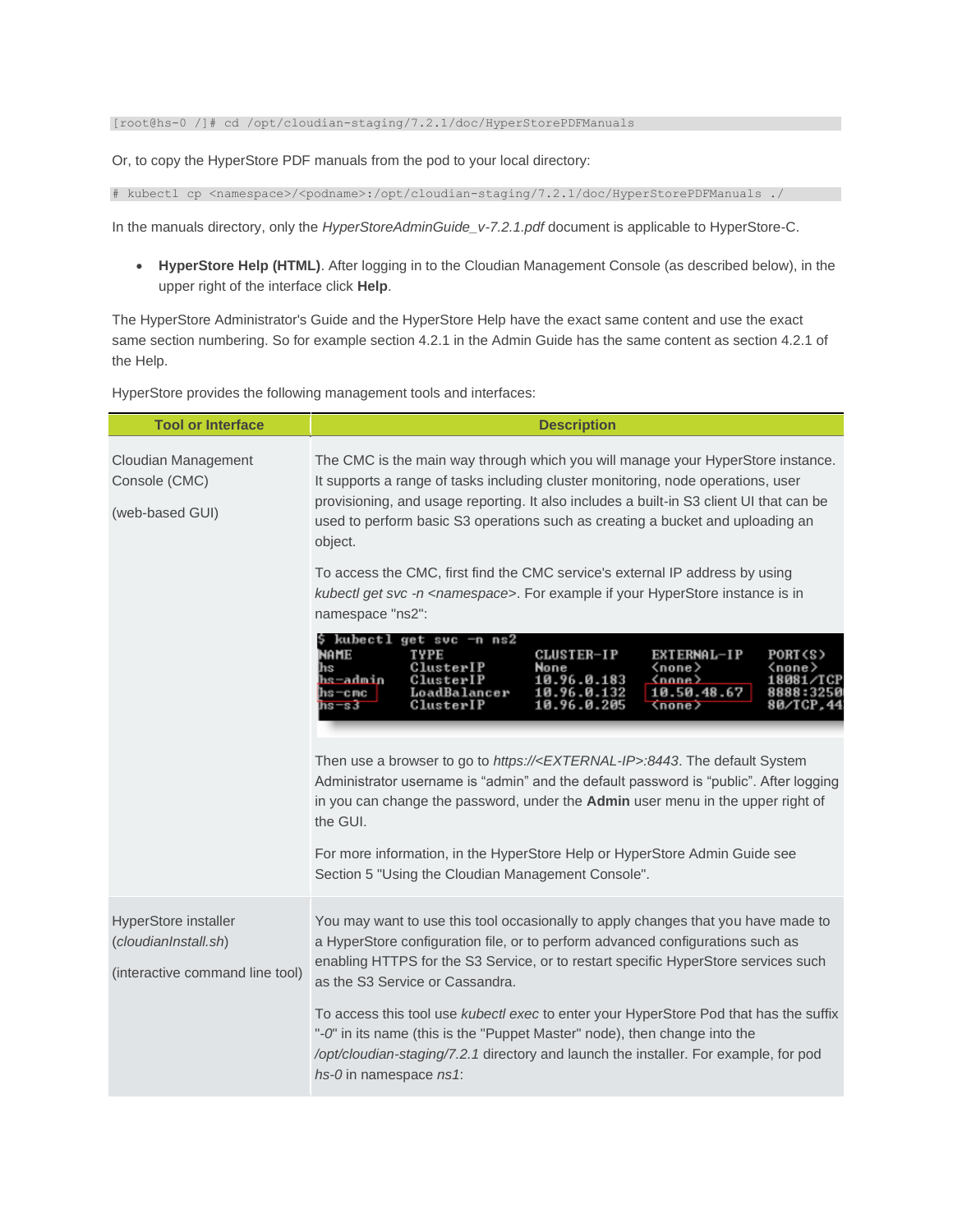| <b>Tool or Interface</b>                         | <b>Description</b>                                                                                                                                                                                                                                                                                                                                                                                                                                                                                                                                                                                                                                                                                                                                                                                                                                                                                                                                                                                                                                                                                                                       |
|--------------------------------------------------|------------------------------------------------------------------------------------------------------------------------------------------------------------------------------------------------------------------------------------------------------------------------------------------------------------------------------------------------------------------------------------------------------------------------------------------------------------------------------------------------------------------------------------------------------------------------------------------------------------------------------------------------------------------------------------------------------------------------------------------------------------------------------------------------------------------------------------------------------------------------------------------------------------------------------------------------------------------------------------------------------------------------------------------------------------------------------------------------------------------------------------------|
|                                                  | # kubectl exec -it -n ns1 hs-0 -- bash<br>[root@hs-0 /]# cd /opt/cloudian-staging/7.2.1<br>[root@hs-0 7.2.1]# ./cloudianInstall.sh<br>For more information, in the HyperStore Help or HyperStore Admin Guide see<br>Section 9.2 "Installer Advanced Configuration Options" and Section 9.3 "Pushing<br>Configuration File Edits to the Cluster and Restarting Services".                                                                                                                                                                                                                                                                                                                                                                                                                                                                                                                                                                                                                                                                                                                                                                 |
| hsstool<br>(command line tool)                   | This tool supports various node operations (such as data repair and data cleanup)<br>and cluster status checks. This tool's commands can also be run through the CMC's<br><b>Cluster -&gt; Nodes -&gt; Advanced</b> page, so typically the only reason to use <i>hsstool</i><br>directly is if you prefer to use a command line tool rather than the CMC.<br>To access this tool, enter the HyperStore Pod on which you want to perform an<br>operation and run the desired hsstool command. For example, for pod hs-0 in<br>namespace ns1::<br># kubectl exec -it -n ns1 hs-0 -- bash<br>[root@hs-0 /]# hsstool help<br>For more detail than is provided in the command line help, in the HyperStore Help or<br>HyperStore Admin Guide see Section 11.1 "hsstool".                                                                                                                                                                                                                                                                                                                                                                      |
| HyperStore Admin API<br>(HTTP-based RESTful API) | HyperStore provides a RESTful Admin API through which can be performed many of<br>the same operations that the CMC supports, such as user provisioning and usage<br>data retrieval. You can submit calls to the Admin API by using a command line tool<br>such as cURL or a custom script or application that you write.<br>You can use kubectl exec to enter any HyperStore Pod and then use cURL to submit<br>Admin API requests to https://localhost:19443.<br>Alternatively, from any Pod in the same namespace as the HyperStore instance, you<br>can access the Admin API at this service endpoint:<br>https:// <instancename>-admin.<namespace>.svc.cluster.local:19443<br/>For example with instance name "hs" and namespace "ns1":<br/>https://hs-admin.ns1.svc.cluster.local:19443<br/>The Admin API service endpoint uses HTTP Basic Authentication and the default<br/>username is "sysadmin" and default password is "public".<br/>For a sample cURL request to the Admin API, see below. For more information, in<br/>the HyperStore Help or HyperStore Admin Guide see Section 12 "Admin API".</namespace></instancename> |

This example enters the Pod *hs-0* in namespace *ns1* and then uses cURL to submit an Admin API request to retrieve the current HyperStore license attributes:

# kubectl exec -it -n ns1 hs-0 -- bash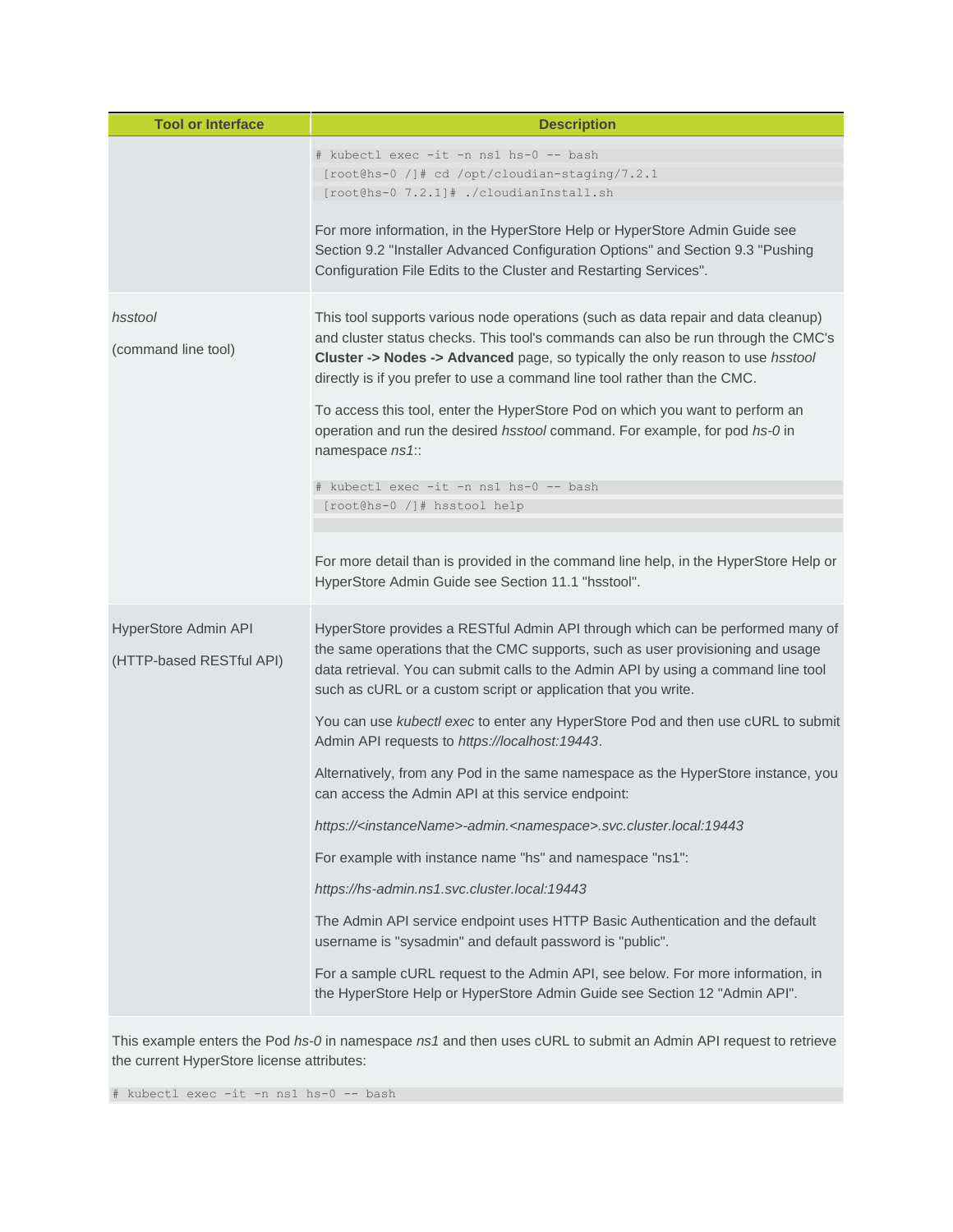| <b>Tool or Interface</b> | <b>Description</b>                                                                      |
|--------------------------|-----------------------------------------------------------------------------------------|
|                          |                                                                                         |
|                          | [root@hs-0 /]# curl -X GET -k -u sysadmin:public https://localhost:19443/system/license |

### Updating Your HyperStore License

When a HyperStore instance is created, a temporary trial HyperStore license is installed for evaluation purposes only. For extended use or production use, contact Cloudian Sales or *cloudian-license@cloudian.com* to obtain another license. To apply a new license file once you've received it from Cloudian, log into the CMC and go to **Cluster -> Cluster Config -> Cluster Information**.

For more information, while on the CMC's **Cluster Information** page click **Help**.

### Editing Or Adding Storage Policies

The HyperStore storage policy defines how an S3 bucket's objects are stored in HyperStore including replication or erasure coding, compression, encryption, and consistency level. When you create a HyperStore instance with 3, 4, or 5 nodes, a 3X replication (RF3) storage policy is automatically created in the system. When you create a HyperStore instance with 6 or more nodes, a 4+2 erasure coding (k=4, m=2) storage policy and a 3X replication storage policy are automatically created in the system. When users of the HyperStore S3 Service create buckets, they can choose which storage policy to apply to each bucket, from among the storage policies that have been created in the system.

To review or edit the storage policies in your HyperStore instance, or to create additional storage policies, log into the CMC and go to **Cluster -> Storage Policies**.

For more information, while on the CMC's **Storage Policies** page click **Help**.

**Note** In HyperStore-C it is not mandatory for you to create any storage policies yourself, since at least one storage policy is created automatically as described above.

**Note** The HyperStore storage policy is unrelated to the vSphere/vSAN storage policy.

### Adding HyperStore S3 Service Users

To create S3 Service users for your HyperStore instance, log into the CMC and go to **Users & Groups -> Manage Groups**. Create one or more user groups. Then go to **Users & Groups -> Manage Users** to create users within the user group(s) that you've created. When you create users, those users can then log into a restrictive version of the CMC in which they can use a simple S3 client interface to perform basic actions like creating a bucket, choosing a storage policy for the bucket, and uploading and downloading objects. Also in the CMC, users can retrieve their S3 security credentials so that they can supply those credentials to a third party S3 client application (if you are having your users access the HyperStore S3 Service with a third party S3 application).

**Note** When regular users log into the CMC they cannot see or access any of the HyperStore management functions that you see when logged in as an administrator.

For more information, while on the CMC's **Manage Groups** page or **Manage Users** page click **Help**.

### S3 Service Access

This section describes two ways of accessing your HyperStore instance's S3 storage service: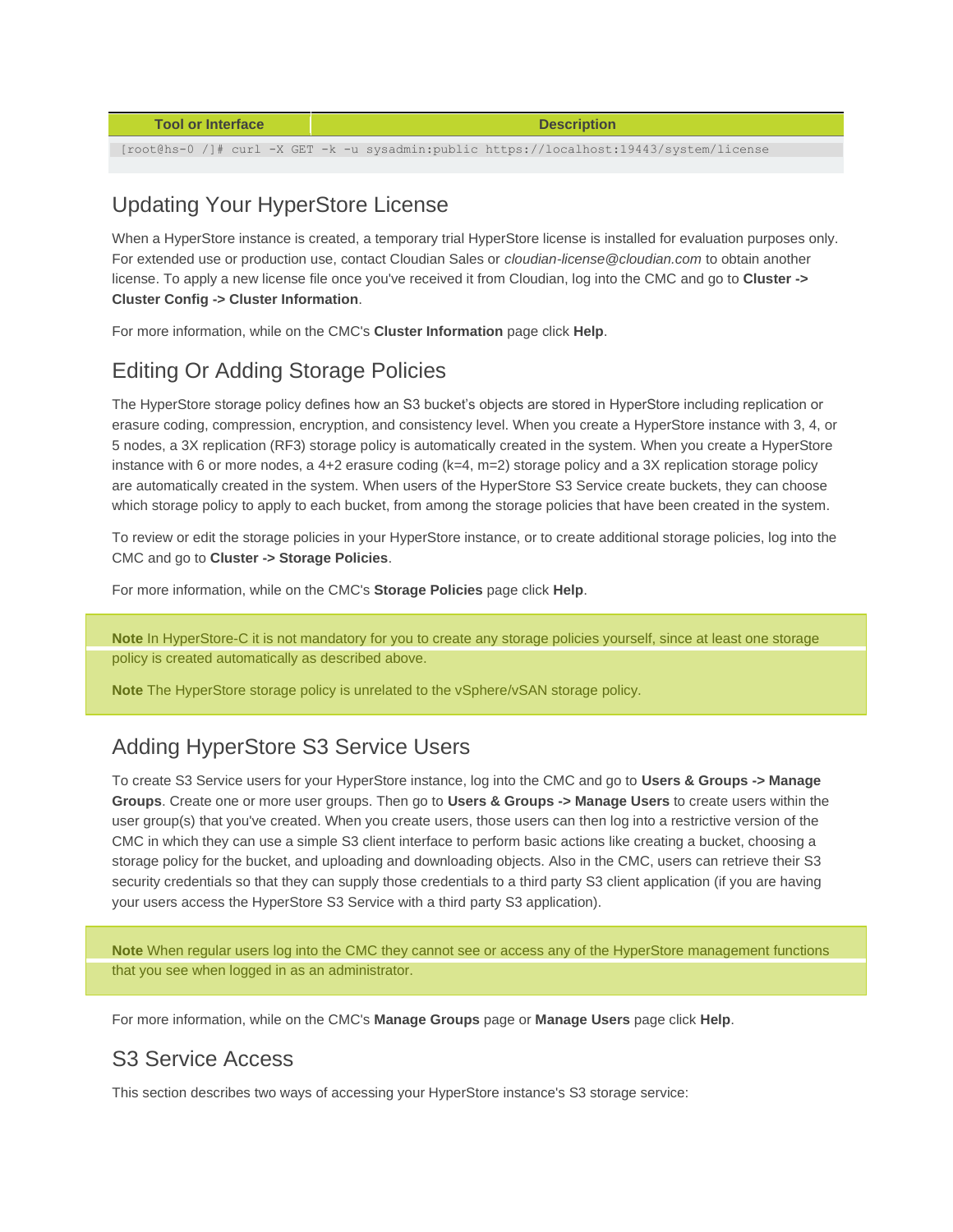- **"S3 Service Access Using the CMC"**
- **"S3 Service Access Using a Third Party S3 Client Application"**

#### S3 Service Access Using the CMC

Each HyperStore instance includes its own instance of the Cloudian Management Console (CMC). The CMC has a built-in S3 client with which HyperStore users -- who you have provisioned through the CMC or the Admin API -- can perform S3 storage tasks such as creating and configuring a storage bucket and uploading and downloading objects. From a browser on their local machines, users can access the CMC at:

#### *https://<CMC service external IP address>:8443*

For instructions on obtaining the external IP address of the CMC service for your HyperStore instance (so you can share it with your users), see **"HyperStore Management Tools and Documentation"**.

Optionally, you can add a record to your DNS server -- not the Kubernetes CoreDNS but rather the DNS server for the surrounding environment --that points a fully qualified domain name (FQDN) to the CMC service external IP address for your HyperStore instance. The FQDN can be any FQDN of your choosing. Your users can then use that FQDN to access the CMC, rather than directly using the CMC's external IP address.

**Note** When you are logged into the CMC as a system administrator (with the administrator login credentials noted in **"HyperStore Management Tools and Documentation"**), the CMC's S3 client is not available to you because the system administrator role cannot have an S3 storage account. However if you wish you can use the CMC to create a regular user, then log out of the CMC and log back in as that regular user. As that regular user, you can use the CMC's S3 client to create a bucket, upload objects, and so on.

#### S3 Service Access Using a Third Party S3 Client Application

**IMPORTANT!** As noted in **"Creating a HyperStore Instance"**, each HyperStore instance must have a unique *topDomain* value which you specify when you create the instance, and the recommended *topDomain* format to ensure uniqueness per HyperStore instance is *<instanceName>.<namespace>.<organizationDomain>*.

{b}Note {/b}Users will need to provide the third party S3 application their S3 security credentials (access key and secret key). After you have created users in the CMC, the users can get their S3 credentials by logging in to the CMC and then going to **<LoginName> -> Security Credentials**. Alternatively you as the administrator can retrieve users' security credentials from the CMC and then provide the credentials to the users -- in the HyperStore Help or HyperStore Admin Guide see Section 5.5.1.4 "View or Edit a User's Security Credentials".

In the current version of HyperStore-C, additional set-up steps are required to facilitate access to a HyperStore instance's S3 Service from third party S3 client applications. This section describes first the steps required for S3 Service access from applications within the Kubernetes cluster, and then the steps required for S3 Service access from applications outside the Kubernetes cluster. If you know for sure that your HyperStore instance will be accessed only by applications within the cluster, or only by applications outside the cluster, you can follow just the applicable procedure.

To facilitate access to a HyperStore instance's S3 Service from **third party S3 client applications that are running within the Kubernetes workload cluster**, add a rewrite rule to the Kubernetes cluster's *CoreDNS* configuration so that *\*.<topDomain>* for the HyperStore instance maps to *<instance>-s3.<namespace>.svc.cluster.local*, as follows: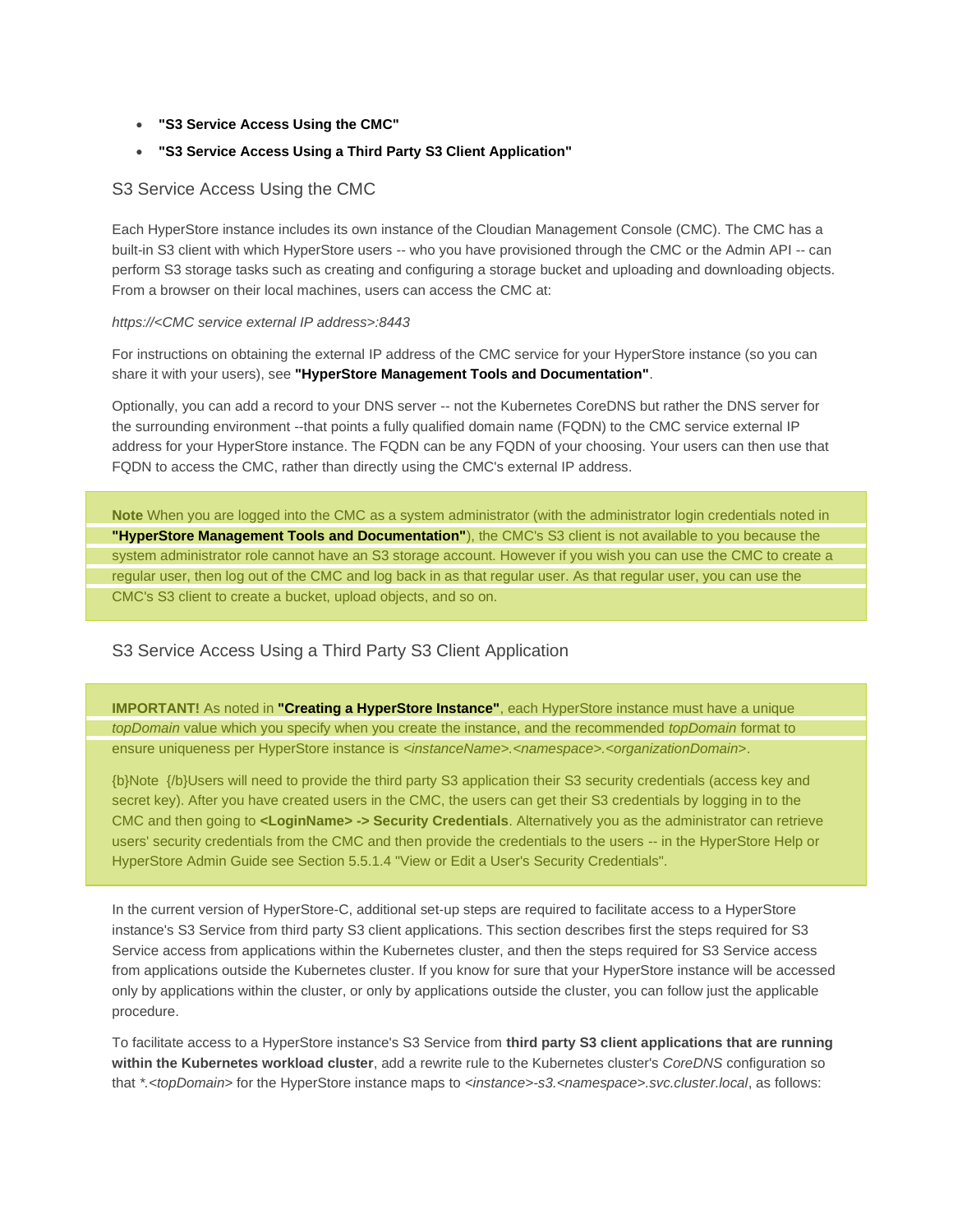Access the CoreDNS ConfigMap for editing:

# kubectl edit -n kube-system configmap coredns

At the end of the *Corefile* section of the ConfigMap, prior to the final closing brace, add a rewrite rule as follows:

rewrite name regex .\*\.<domainpart>\.<domainpart>\.\$ <instance>-s3.<namespace>.svc.cluster.local

In the rule include a *<domainpart>* for each part in the HyperStore instance's top domain.

For example, if your HyperStore instance name is *qa* and the namespace is *eng* and the top domain for your HyperStore instance is *qa.eng.enterprise.com*, the rewrite rule would be:

rewrite name regex .\*\.qa\.eng\.enterprise\.com\.\$ qa-s3.eng.svc.cluster.local

Within the context of the end part of a sample CoreDNS ConfigMap, the addition would look like this (addition is highlighted in bold):

| cache 30                                                                          |
|-----------------------------------------------------------------------------------|
|                                                                                   |
| loop                                                                              |
| reload                                                                            |
| loadbalance                                                                       |
| rewrite name regex .*\.dev\.eng\.enterprise\.com\.\$ dev-s3.eng.svc.cluster.local |
| rewrite name regex .*\.ga\.eng\.enterprise\.com\.\$ ga-s3.eng.svc.cluster.local   |

**Note** In this example there is already a rewrite line for a different HyperStore instance (*dev*) in the ConfigMap. Each HyperStore instance gets its own rewrite line.

CoreDNS will automatically reload the edited ConfigMap after a few minutes.

The HyperStore instance's S3 Service can be accessed by S3 client applications within the Kubernetes cluster, at this service endpoint:

*http://s3-region1.<topDomain>:80*

For example:

*http://s3-region1.qa.eng.enterprise.com:80*

To facilitate access to a HyperStore instance's S3 Service from **third party S3 client applications that are running outside the Kubernetes workload cluster**, do the following:

1. Use *kubectl patch* to change the HyperStore instance's S3 Service type from ClusterIP to LoadBalancer:

# kubectl patch -n <namespace> service <instance>-s3 -p '{"spec":{"type":"LoadBalancer"}}'

For example, if the namespace is "eng" and the HyperStore instance name is "qa":

# kubectl patch -n eng service qa-s3 -p '{"spec":{"type":"LoadBalancer"}}'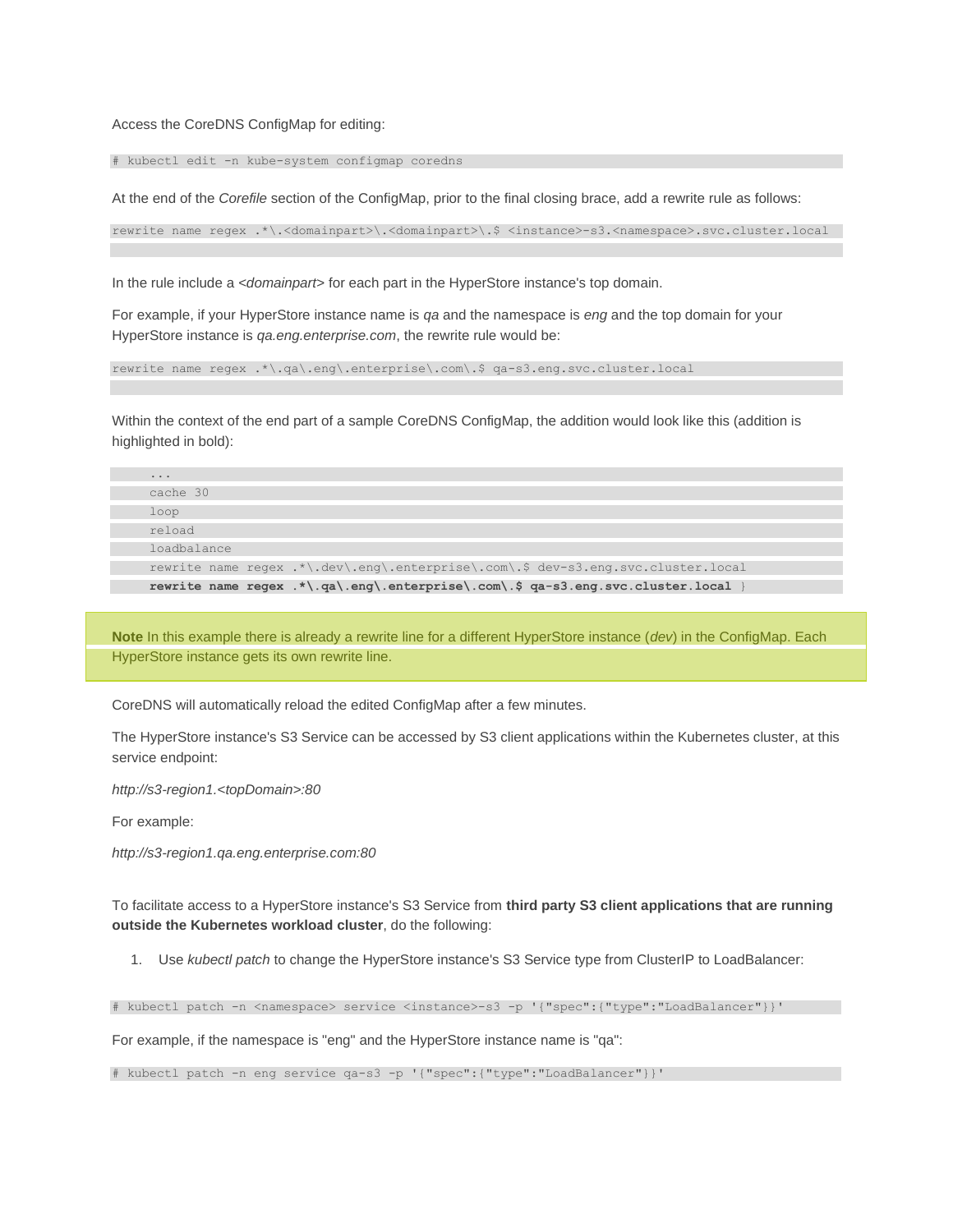2. Wait a couple of minutes, then retrieve the external IP address that the load balancer has allocated to the instance's S3 Service:

# kubectl get services -n <namespace>

For example, with namespace "eng" and instance "qa":

| # kubectl get services -n eng |                     |             |              |                                |     |  |
|-------------------------------|---------------------|-------------|--------------|--------------------------------|-----|--|
| <b>NAME</b>                   | TYPE.               | CLUSTER-IP  | EXTERNAL-IP  | PORT (S)                       | AGE |  |
| qa                            | ClusterTP           | None        | $<$ none $>$ | $<$ none $>$                   | 77m |  |
| qa-admin                      | ClusterTP           | 10.96.0.90  | $<$ none $>$ | 18081/TCP, 19443/TCP, 5000/TCP | 77m |  |
| qa-cmc                        | <b>LoadBalancer</b> | 10.96.0.226 | 10.50.48.68  | 8888:31672/TCP, 8443:30545/TCP | 77m |  |
| $qa-s3$                       | <b>LoadBalancer</b> | 10.96.0.156 | 10.50.48.70  | 80:30455/TCP, 443:30150/TCP    | 77m |  |

- 3. In your DNS system -- not the Kubernetes cluster's CoreDNS but your surrounding environment's DNS that facilitates the routing of requests originating from outside the Kubernetes cluster -- add DNS records that point the following domains to the S3 service's external IP address:
- *s3-region1.<topDomain>*
- *\*.s3-region1.<topDomain>*

For example, if the top domain for the HyperStore instance is *qa.eng.enterprise.com*:

- *s3-region1.qa.eng.enterprise.com*
- *\*.s3-region1.qa.eng.enterprise.com*

**Note** The wildcard record is not mandatory -- but if it is not present, S3 client applications will have to use "path style" URLs and will not be able to use "virtual hosted style" URLs.

If you want users to be able to configure buckets as static websites, then also add DNS records that point these domains to the S3 service's external IP address:

- *s3-website-region1.<topDomain>*
- *\*.s3-website-region1.<topDomain>*

After you complete the steps above, the HyperStore instance's S3 Service can be accessed by S3 client applications outside the Kubernetes cluster, at this service endpoint:

*http://s3-region1.<topDomain>:80*

For example:

*http://s3-region1.qa.eng.enterprise.com:80*

**Note** By default, only HTTP access to the S3 Service is supported and HTTPS access is disabled. For information on enabling HTTPS access to the S3 Service, in the HyperStore Help or HyperStore Admin Guide see Section 4.3.5 "HTTPS Support (TLS/SSL)".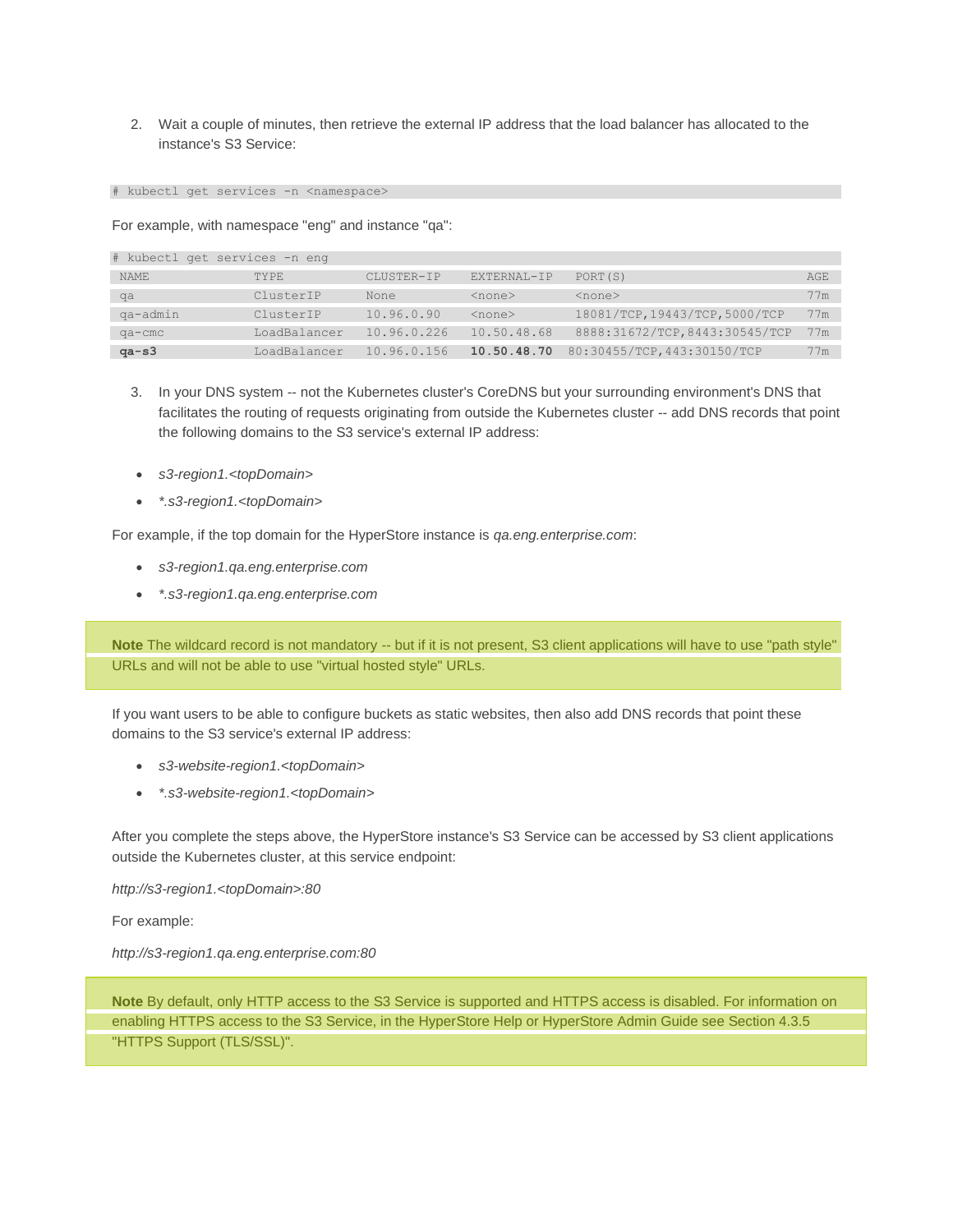#### IAM Service Access

**Note** This section is applicable only if you want HyperStore users (who you've created in the CMC) to be able to use a third party IAM client application to create IAM groups and users under their HyperStore user account.

HyperStore supports the AWS Identity and Access Management (IAM) protocol. If you want your HyperStore users to be able to access the HyperStore IAM service with a third party IAM client application:

- 1. Complete the procedure(s) described in **"S3 Service Access Using a Third Party S3 Client Application"**, for client applications running inside the Kubernetes cluster, or outside the cluster, or both (depending on your use case).
- 2. Create a YAML-formatted manifest file to modify your HyperStore instance's S3 Service so that it supports dedicated IAM listening ports, as follows:

| apiVersion: v1                 |                              |  |  |  |  |  |
|--------------------------------|------------------------------|--|--|--|--|--|
| kind: Service                  |                              |  |  |  |  |  |
| metadata:                      |                              |  |  |  |  |  |
| name: <instance>-s3</instance> | #for example, name: qa-s3    |  |  |  |  |  |
| namespace: < namespace>        | #for example, namespace: eng |  |  |  |  |  |
| spec:                          |                              |  |  |  |  |  |
| ports:                         |                              |  |  |  |  |  |
| $-$ name: $s3$                 |                              |  |  |  |  |  |
| port: 80                       |                              |  |  |  |  |  |
| - name: s3s                    |                              |  |  |  |  |  |
| port: 443                      |                              |  |  |  |  |  |
| - name: iam                    |                              |  |  |  |  |  |
| port: 16080                    |                              |  |  |  |  |  |
| - name: iams                   |                              |  |  |  |  |  |
| port: 16443                    |                              |  |  |  |  |  |
| selector:                      |                              |  |  |  |  |  |
| app: <instance></instance>     | #for example, app: qa        |  |  |  |  |  |
| hs.cloudian.com/s3: ready      |                              |  |  |  |  |  |
| type: LoadBalancer             |                              |  |  |  |  |  |

#### 3. Apply the change:

# kubectl apply -f <YAML filename>

After you complete the steps above, third party IAM clients can access the HyperStore IAM service at either of these endpoints:

- *http://s3-region1.<topDomain>:16080*
- *https://s3-region1.<topDomain>:16443*

For example:

- *http://s3-region1.qa.eng.enterprise.com:16080*
- *https://s3-region1.qa.eng.enterprise.com:16443*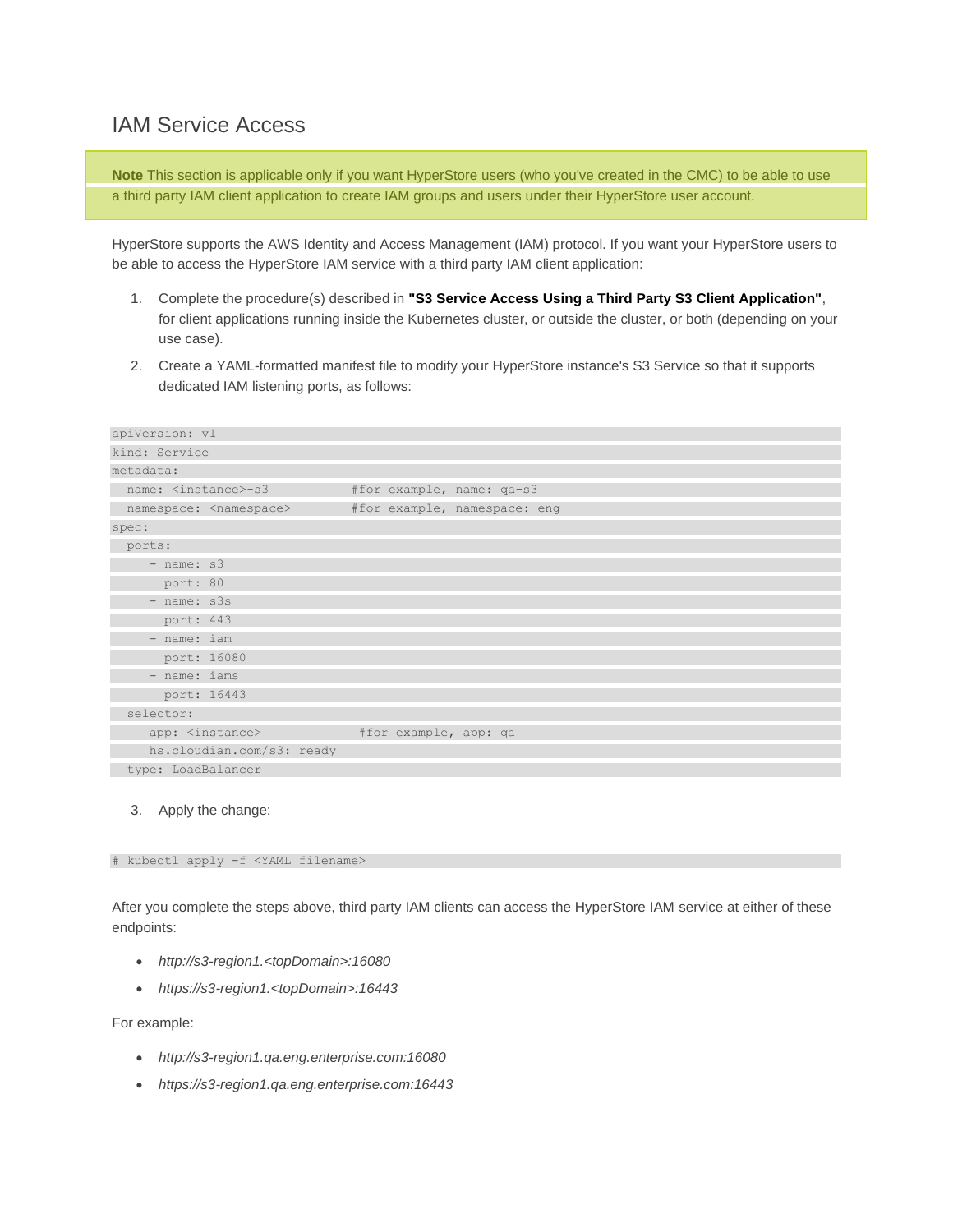## HyperStore-C Limitations

HyperStore-C is designed to install and run on the VMware vSAN Data Persistence platform, and will not currently work in other Kubernetes environments.

Note that the HyperStore product documentation (introduced in **"HyperStore Management Tools and Documentation"** is the standard HyperStore documentation and is not specifically for HyperStore-C. Consequently the documentation includes discussion of some features that are not applicable to HyperStore-C:

- HyperStore-C does not support multi-datacenter or multi-region deployments.
- In HyperStore-C, do not enable the HyperStore Shell.
- HyperStore-C does not support Object Lock.
- In HyperStore-C, certain CMC functions are disabled because for HyperStore-C these tasks are not performed through the CMC:
	- o Add Node / Add DC / Add Region
	- o Uninstall Node
	- o DisableDisk / ReplaceDisk

### Monitoring a HyperStore Instance

HyperStore is integrated with the VC UI's Skyline Health functionality. For each HyperStore instance:

- **Green** means completely healthy and compliant. All Pods in the instance are healthy.
- Yellow means some degradation of Pod availability, but still the HyperStore instance is accessible for reads and writes. One or more pods may be down, but still the read and write consistency requirements can be met for all HyperStore storage policies being used in the instance.
- **Red** means the HyperStore instance is not accessible for reads or writes. Consistency requirements cannot be met for one or more storage policies being used in the instance.

For a single HyperStore Pod:

- **Green** means the Pod's S3 Service is responsive.
- **Red** means the Pod's S3 Service is unresponsive.

Also, from the Workload-Cluster **Monitor -> Cloudian HyperStore-> Overview**, you can select a HyperStore instance to view information about capacity consumption and availability, transactions per second, and instance statistics such as number of users and number of stored objects.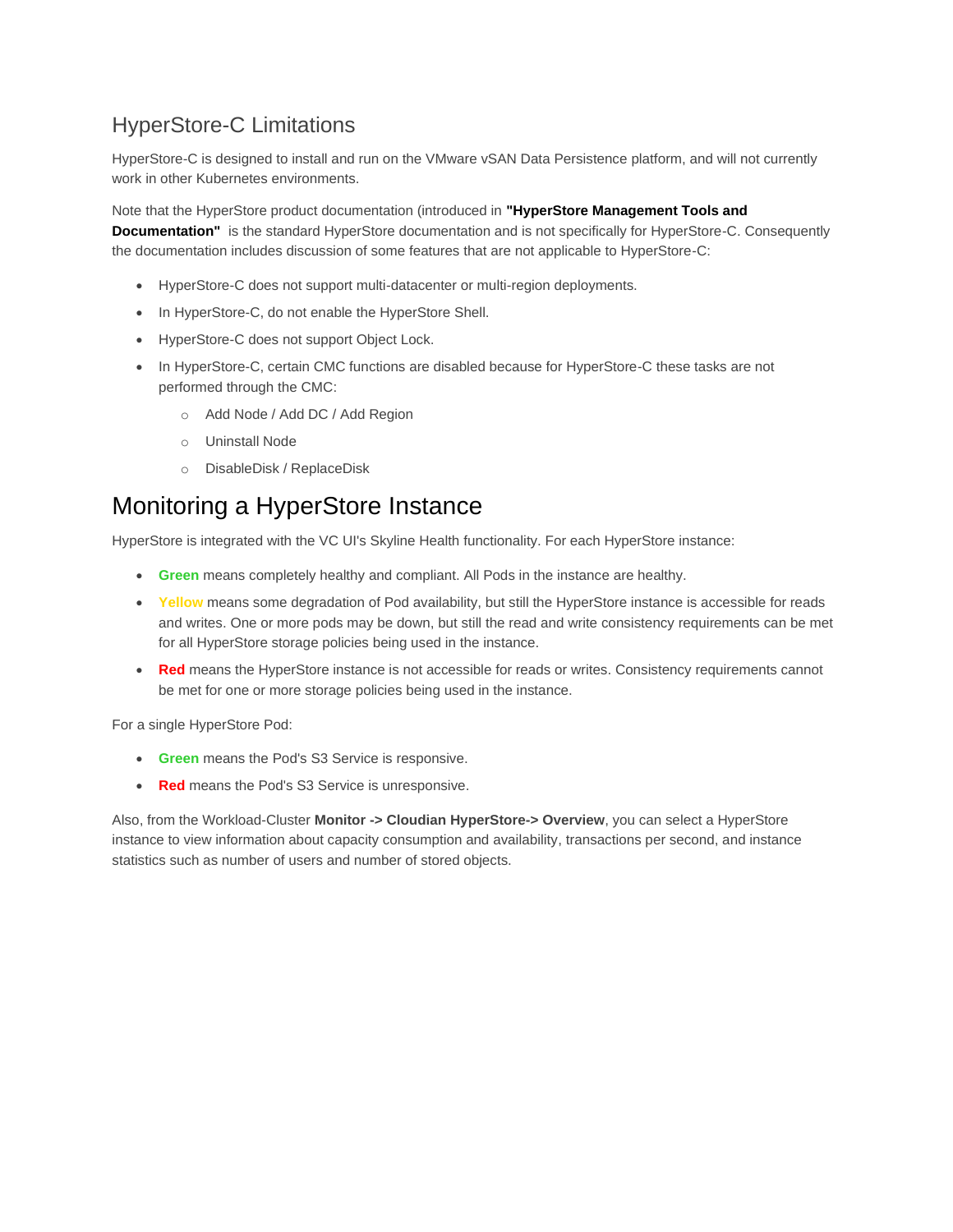

## Scaling Out a HyperStore Instance

You can use either the VC UI or *kubectl* to scale out a HyperStore instance so that it runs on more nodes than it currently does.

### Using the VC UI to Scale Out a HyperStore Instance

In the VC UI, from the Workload-Cluster, select **Configure -> Cloudian HyperStore-> Overview** and then select the target HyperStore instance from the instance list. Then click **Edit**. This displays the instance configuration parameters and their current values. Increase the "Number of Nodes" to your desired number of nodes. Note that the number of nodes can never exceed the physical number of nodes in the VC cluster. Click **OK** to apply the change to the cluster.

**Note** The number of nodes is the only editable attribute of a HyperStore instance.

#### Using *kubectl* to Scale Out a HyperStore Instance

You can scale out an existing HyperStore instance by doing a *kubectl apply* of a revised CR manifest file for the instance. Revise only the "nodes" value. In this example the "name" value and all other attributes are the same as the example manifest from **"Using kubectl to Create a HyperStore Instance"**, except the "nodes" value has been increased to 5.

```
apiVersion: hs.cloudian.com/v1alpha1
kind: Hyperstore
metadata:
   name: hs
   namespace: ns1
```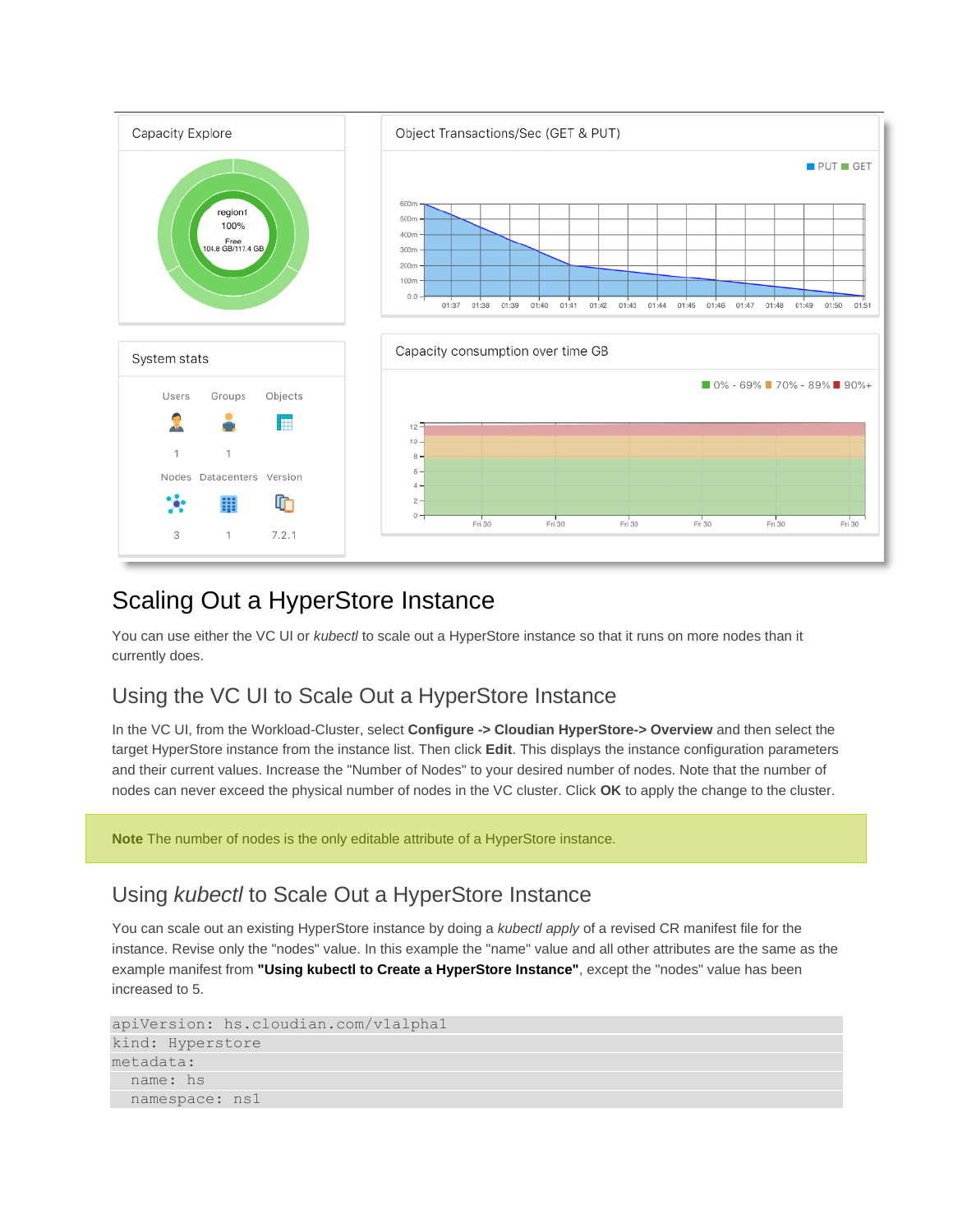```
spec:
  cpuRequire: "2"
  memoryRequire: "16Gi"
  nodes: 5 metadataVolumeSize: "30Gi"
  totalStorageSize: "60Gi"
  pvcsize: "10Gi"
  metadataStorageClassName: "vsan-default-storage-policy"
  objectDataStorageClassName: "hyperstore-vsan-sna-thick"
  topDomain: "hs.ns1.enterprise.com"
```
After revising the manifest file, apply the change to the HyperStore instance:

# kubectl apply -f <YAML filename>

## Deleting a HyperStore Instance

You can use either the VC UI or *kubectl* to delete a HyperStore instance. Doing so will **delete all user data** stored in the HyperStore instance, as well as all Kubernetes resources associated with the instance (StatefulSet, Pods, and so on).

### Using the VC UI to Delete a HyperStore Instance

In the VC UI, from the Workload-Cluster, select **Configure -> Cloudian HyperStore-> Overview** and then select the target HyperStore instance from the instance list. Then click **Delete**.

### Using *kubectl* to Delete a HyperStore Instance

The following *kubectl* command will delete a HyperStore instance:

# kubectl delete hyperstore <instance-name> -n <instance-namespace>

## HyperStore Handling of Node Operations and Failures

The HyperStore Operator responds automatically to events associated with the nodes on which a HyperStore instance is running:

- **"Node Decommission"**
- **"Node Maintenance"**
- **"Node Failure"**
- **"Pod Stuck in Pending Status"**
- **"Drive Failure"**

**Note** The **rebuild timers** mentioned in the sections that follow are configured when enabling the HyperStore Service, as described in **"Enabling the HyperStore Service"**.

**Note** The **alerts** mentioned in the sections that follow will display in the VC UI at **Workload Cluster -> Monitor -> Cloudian HyperStore-> Overview**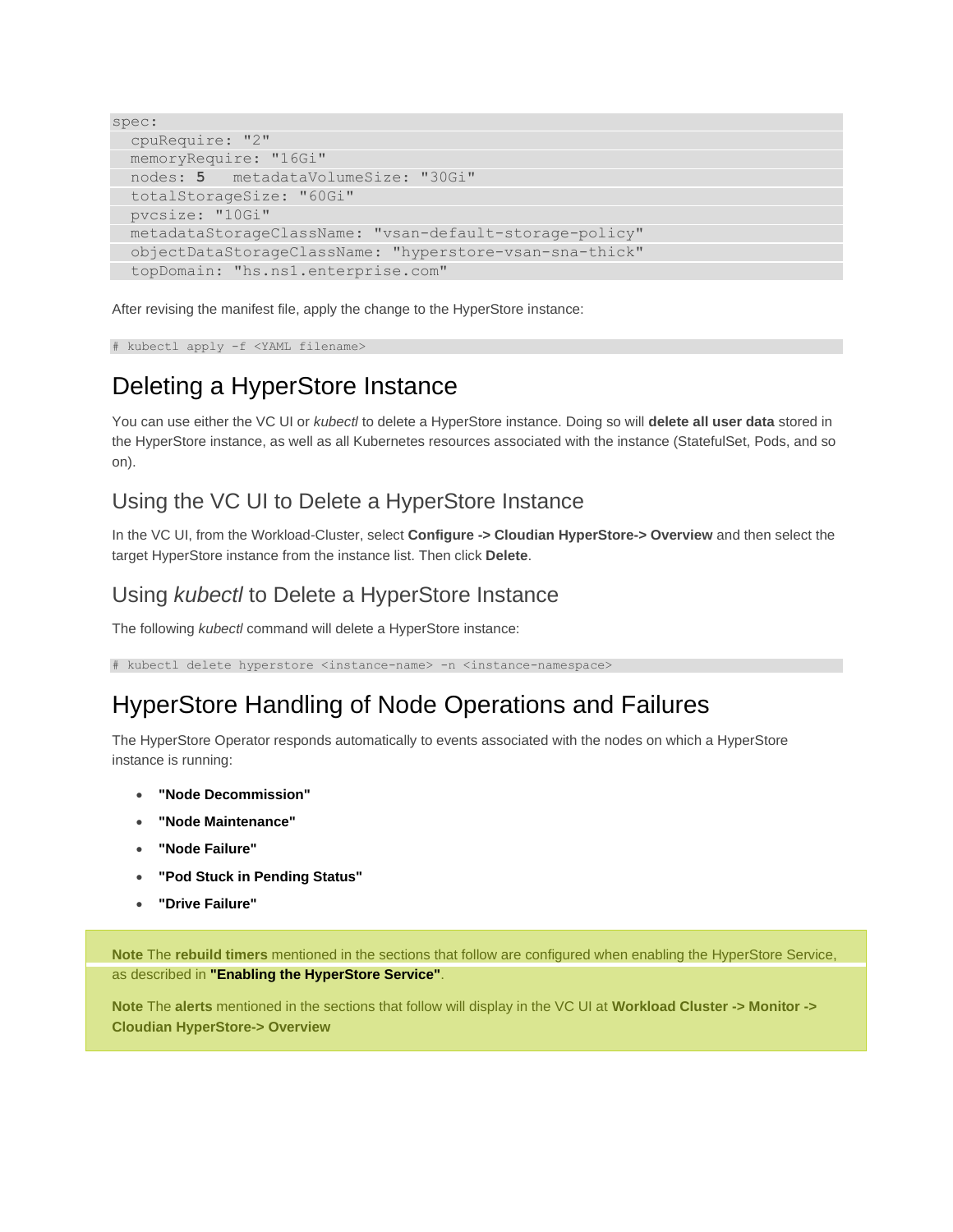### Node Decommission

If the VI Admin enters a node into Maintenance Mode with "Full data migration", the HyperStore Operator makes sure that the data for every HyperStore instance on the node is moved to a spare node (a node not being used by that instance yet).

If there is no spare node available, the HyperStore Operator will reject the Enter Maintenance Mode (EMM) request and generate an alert.

In other scenarios in which the HyperStore Operator cannot allow the EMM to proceed -- such as if doing so would put the HS instance into RED health status -- the Operator will generate an alert.

#### Node Maintenance

If the VI Admin enters a node into Maintenance Mode with "Ensure accessibility" -- such as for temporary maintenance purposes, or for implementing a rolling upgrade where every node goes down in sequence -- the HyperStore Operator responds as follows:

- If the node exits Maintenance Mode before the *rebuildTimerEMM* period expires, the HyperStore Pod recovers on that node and a data repair is automatically triggered.
- If the node has not yet exited Maintenance Mode and the *rebuildTimerEMM* period expires, then the Operator deletes the local Pod and PVC(s) and creates a new Pod and PVC(s) on a spare node (a node not being used by that instance yet), and then runs data repair.
- If the node has not yet exited Maintenance Mode and the *rebuildTimerEMM* period expires, but there is no spare node available, then the Operator does nothing except generate an alert.
- In other scenarios in which the HyperStore Operator cannot allow the EMM to proceed -- such as if doing so would put the HS instance into RED health status -- the Operator will generate an alert.

### Node Failure

**Note** The HyperStore Operator can execute the failure handling described below only if the VI Admin manually removes the failed ESXi node from the supervisor cluster.

When there is a failed node the HyperStore Operator will wait for the *rebuildTimerNode* period to expire, and then attempt to start the Pod on a spare node (a node not being used by that instance yet), create PVs, and run data repair.

If there is no spare node available, the HyperStore Operator does nothing except generate an alert.

### Pod Stuck in Pending Status

If a HyperStore Pod stays in Pending status for a duration of time longer than the *rebuildTimerEMM* period, the HyperStore Operator will start the Pod on a spare node, create PVCs, and run data repair.

If there is no spare node available, the HyperStore Operator does nothing except generate an alert.

There is a special case of the Pod stuck in Pending status caused by a race condition of deleting a PVC and restarting the Pod. This may cause the Pod to be stuck in Pending status due to a PVC missing. In this case, the Operator waits 120 seconds and then attempts to restart the Pod again on the same node.